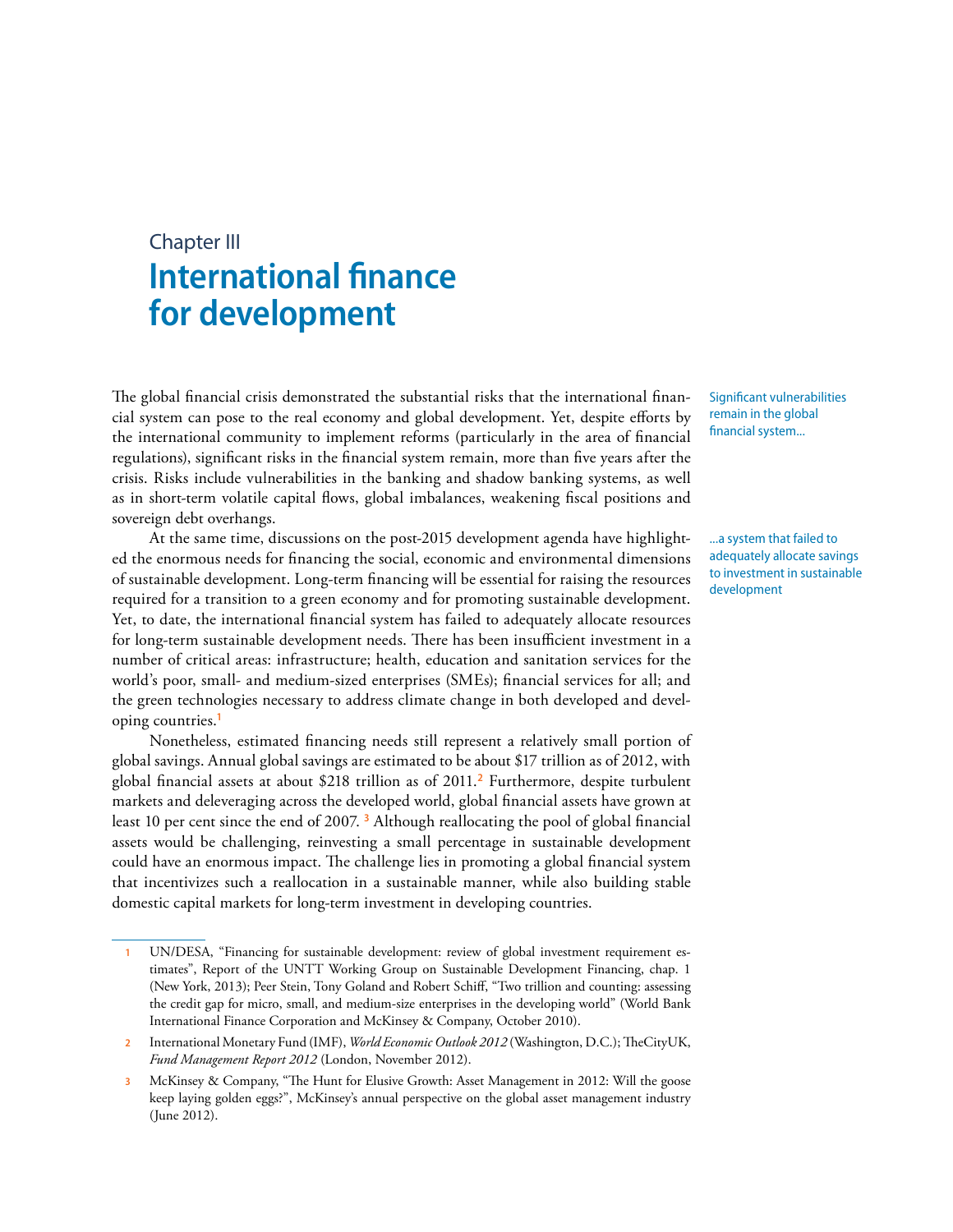Trade-offs exist between reducing risks in the international financial system and enhancing access to credit for achieving sustainable development

> Global imbalances have narrowed but remain an issue in the long run

Ultimately, stability, sustainability and inclusiveness are mutually reinforcing: stable and inclusive markets encourage greater investment, while long-term investment can play a stabilizing, countercyclical role in financial markets and the real economy.**<sup>4</sup>** Nonetheless, there are also trade-offs between lowering risk and enhancing access to the credit necessary for achieving sustainable development.

## **Global imbalances and international reserves accumulation**

As discussed in Chapter 1, global imbalances on the current accounts of major countries narrowed in 2013, continuing a general trend since the financial crisis, with only a temporary reversal in 2010. In the medium term, global imbalances are projected to decrease modestly, helped by lower surpluses among energy exporters.**5** To an extent, the reduction in global imbalances reflects a cyclical downturn and weak external demand in deficit countries. In addition, it reflects some structural improvements in several major economies. For example, the narrowing in the external surplus of China reflects in part a more flexible exchange rate. Global imbalances are not expected to widen by a significant margin in the coming two years. Nonetheless, much of the structural issues underlying global imbalances remain, which continue to pose a risk to long-term economic stability.

Global imbalances have been interlinked with the increase in global foreign-exchange reserves in the last decade, which increased more than fivefold from \$2.1 trillion to \$11.7 trillion between 2000 and 2012. Although reserves fell across regions following the crisis, reserves have stabilized since 2010, but this is mainly owing to a large increase in reserve accumulation in Western Asia. For example, over the past year, reserves increased slightly across developing countries and economies in transition, although the situation varied significantly across regions (figure III.1). Western Asia sharply increased its level of international reserves to gross domestic product (GDP), from 33 per cent in 2011 to 40 per cent in 2013. By contrast, reserves to GDP fell in Indonesia and Ukraine, mirroring the decline in capital inflows. Emerging and developing countries held an estimated \$ 7.5 trillion in the second quarter in 2013, accounting for 67 per cent of the total.**<sup>6</sup>** Accumulated reserve holdings are particularly significant in East and South Asia, where they amount to almost 38 per cent of GDP, largely because of China, compared to 31 per cent for developing and emerging market countries overall (figure III.1).

Countries have been accumulating large international reserves for a variety of reasons...

The accumulation of international reserves is influenced by a range of motivations.**<sup>7</sup>** In the aftermath of the emerging market crises of the 1990s, reserve accumulation came to be seen by a number of emerging economies as protection—or "self-insurance"—against risks associated with volatile private capital flows. Reserve accumulation can also be a by-product of interventions of central banks on foreign-exchange markets, especially during episodes of surges in capital inflows. As such, reserve accumulation has been highly correlated with global liquidity and changes in international investor sentiment. Finally, reserves can be a

- **5** IMF, *World Economic Outlook 2013: Transitions and Tensions* (Washington, D.C., October 2013).
- **6** UN/DESA calculations based on IMF COFER database, second quarter 2013.
- **7** United Nations, *World Economic Situation and Prospects 2013* (United Nations publication, Sales No. E.13.II.C.2).

**<sup>4</sup>** UN/DESA, "Challenges in raising private sector resources for financing sustainable development", Report of the UNTT Working Group on Sustainable Development Financing, chap. 3 (New York, 2013).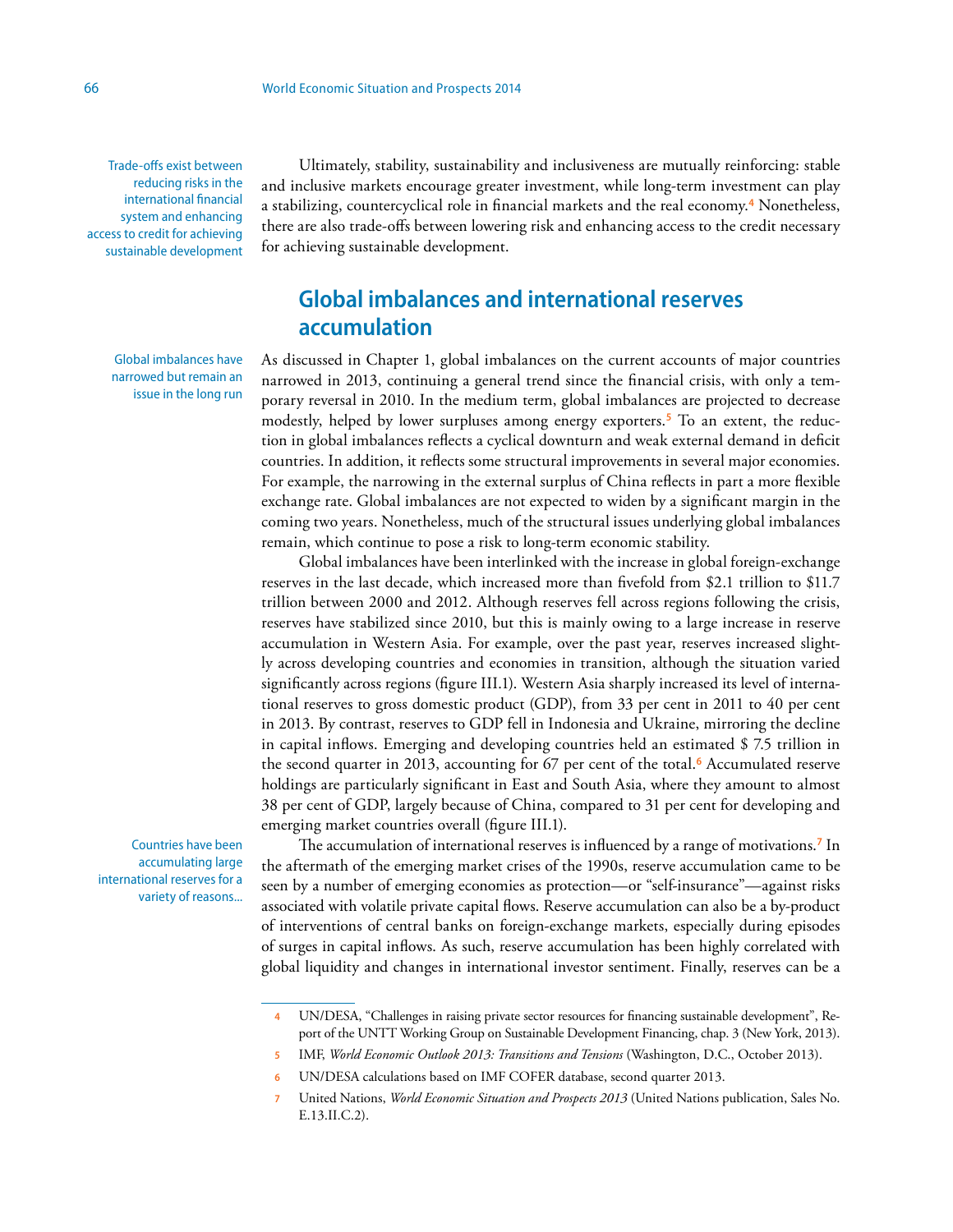by-product of export-led growth strategies that maintain an undervalued currency through direct interventions in the currency market. Overall, empirical studies suggest that no single explanation for reserves accumulation can account for the behavior of all countries at all times. Precautionary demand and self-insurance motives provided prominent roles for the increase in international reserves following the East Asian crisis, although mercantilism in the form of an undervalued real exchange rate also appears to have contributed in some cases.**<sup>8</sup>**

#### Figure III.1 **Foreign-exchange reserves, 1992-2013a**



Nonetheless, there are costs associated with the buildup of reserves. Most international reserves are held in United States treasuries, which are considered safe, but are low-yielding. Foreign-exchange reserves thus represent a form of "constrained saving" since national savings allocated to reserves withhold funds that could be invested elsewhere, possibly with greater social benefit. Second, accumulation of foreign-exchange reserves tends to increase the domestic money supply (since the central bank buys foreign currency and sells local currency).**<sup>9</sup>** In addition, that a large share of international reserves is invested in assets abroad implies a net transfer of resources from poorer countries to wealthier ones. Overall, net transfers from developing economies and economies in transition were \$622 billion in 2013, down from \$740 billion 2012. Net transfers of resources are negative for most developing and emerging economies, with the exception of least developed countries (LDCs), which continue to receive net positive transfers (figure III.2). In addition, Latin American

…but there are costs to accumulation, including diverting resources from sustainable development

**<sup>8</sup>** Atish R. Ghosh, Jonathan D. Ostry, Charalambos G. Tsangarides, "Shifting motives: explaining the build-up in official reserves in emerging markets since the 1980s", IMF Working Paper, No. WP/12/34 (Washington, D.C., January 2012).

**<sup>9</sup>** On occasion, to minimize expansion in the money supply, authorities may choose to sterilize the monetary effect of foreign-reserve accumulation through off-setting intervention that involves selling government bonds to the general public (thereby reducing the amount of money in circulation).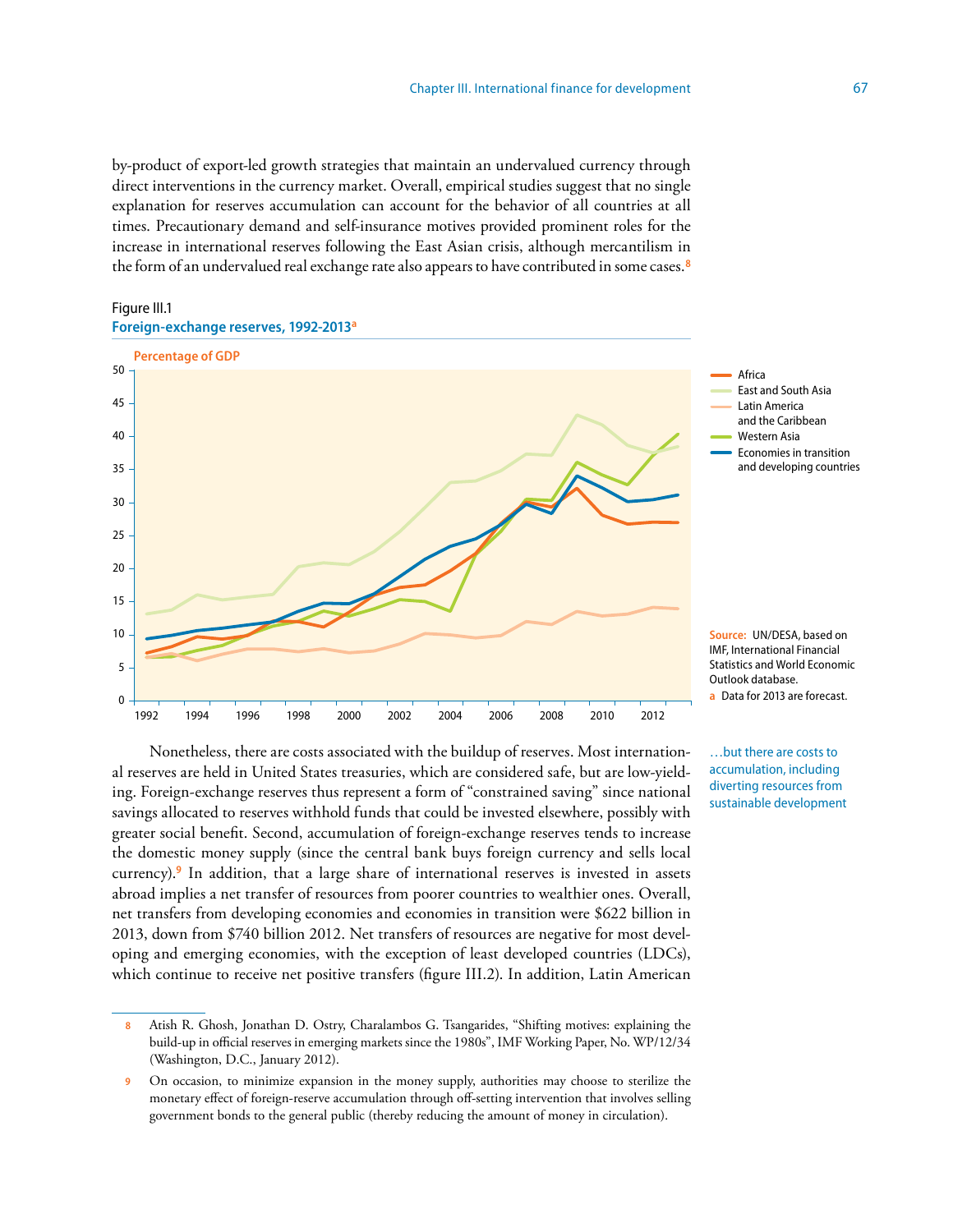economies recorded positive transfers of \$23 billion in 2013, for the first time since 2001, due primarily to a fall in reserve accumulation in Brazil, in response to falling portfolio inflows. Finally, precautionary reserve accumulation, while sensible at the national level, adds to global imbalances and a less stable financial architecture at the global level.

Several proposals have been put forth to address global imbalances. A sustained reduction in global imbalances is an important objective of the Group of Twenty (G20), although there are challenges in arriving at politically agreed upon solutions, given the divergent interests of deficit and surplus countries. The Commission of Experts of the President of the United Nations General Assembly recommended that the international reserve system make greater use of International Monetary Fund (IMF) Special Drawing Rights as a way to reduce systemic risks associated with global imbalances, and as a low-cost alternative to accumulation of international reserves. However, this idea has not gained sufficient political support in policy discussions.**<sup>10</sup>**

The lack of political agreement underscores the importance of reducing risks embedded in the international financial system in order to lessen the perceived need for self-insurance, and to free up reserves for productive investment. Such risk reduction can be achieved, in part, through better management of the risks associated with volatility of cross-border private capital flows, excessive leveraging in the financial system, too-big-tofail institutions, shadow banking and sovereign debt distress.

## **Trends in international private capital flows**

Attracting stable and long-term private investment into development-enhancing sectors, human resources, and critical infrastructure sectors—including transport, energy, and communications and information technology—is of increasing importance for developing countries to accomplish sustainable development objectives. Yet, today, a significant share of private capital flows to developing countries remains short-term oriented, which is inappropriate for long-term investment needs.

Financial investors, particularly institutional investors, have been considered a potentially significant source of financing for sustainable development. Institutional investors, for example, are estimated to hold between \$75 trillion and \$85 trillion in assets. However, many of them fit the profile for long-term investors. For example, pension funds distribute about 40 per cent of their assets within 10 years, and 60 per cent within 20 years, so that, to match liabilities, they could hold 60 per cent of their assets in relatively long duration instruments. Similarly, life insurers need to distribute about 60 per cent of their assets to beneficiaries within 10 years, and 40 per cent of their assets within 20 years. Moreover, many sovereign wealth funds are meant to preserve and transfer wealth to future generations, with few short-term liabilities. However, despite their long-term liabilities, most institutional investors have traditionally held relatively liquid portfolios. As a result, investment by institutional investors in many sectors necessary for long-term sustainable development remains limited in both developed and developing countries. For example, direct investment in infrastructure globally, represents less than 1 per cent of pension fund assets, with lower allocations to infrastructure in developing countries and low-carbon infrastructure. At the same time, many developing countries lack a domestic long-term institutional investor base for long-term investment.

To reduce developing countries' self-insurance, it is necessary to address the risks associated with the global financial system

A significant proportion of private capital flows remains short-term oriented and volatile

**<sup>10</sup>** United Nations, Report of the Secretary-General on international financial system and development, (A/68/221).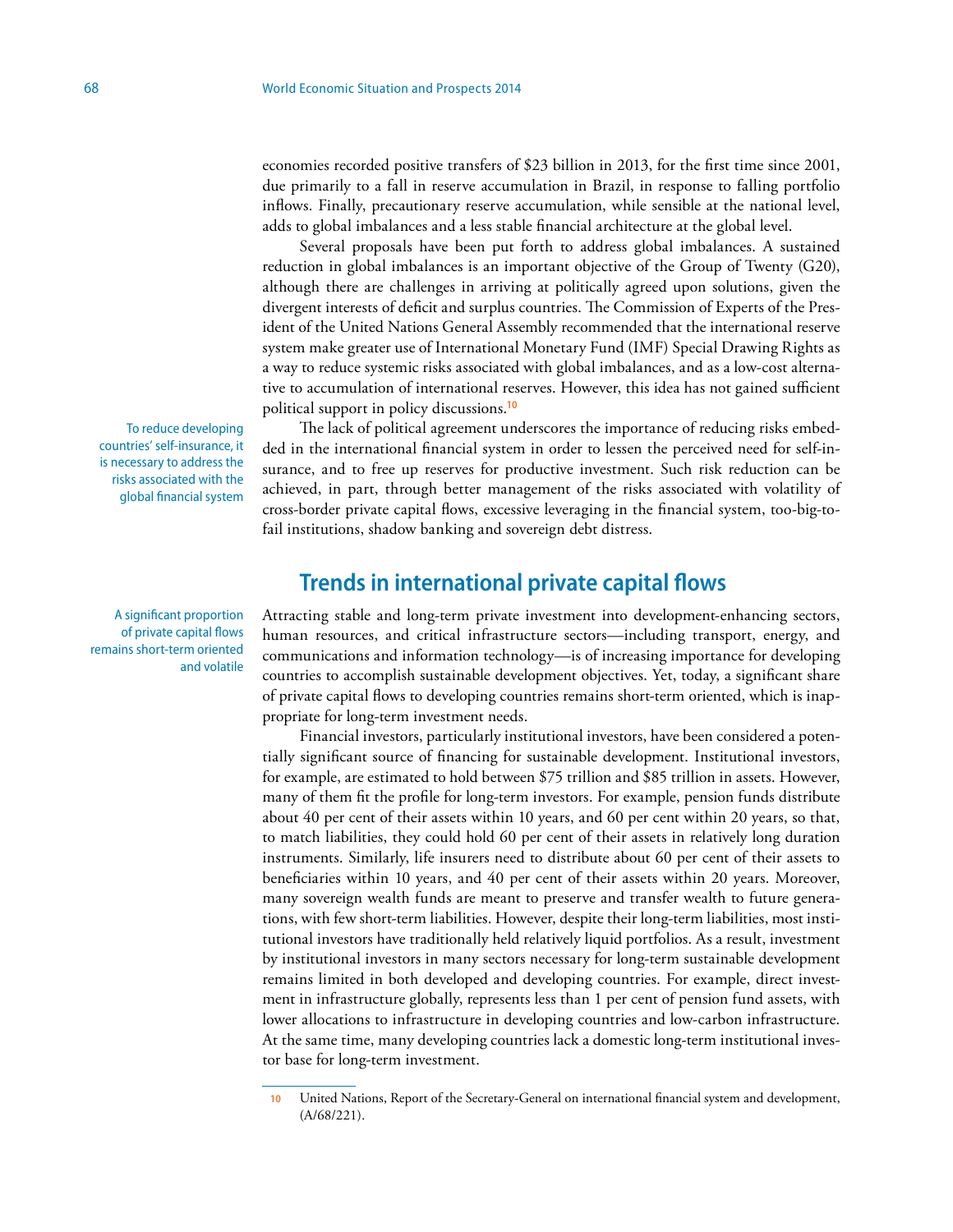





and the Caribbean

Western Asia

Least developed countries**b**

Economies in transition

**Sources:** UN/DESA, based on International Monetary Fund (IMF), World Economic Outlook Database, October 2013 and IMF, Balance of Payments Statistics. **a** Data for 2013 are partly estimated.

**b** Cabo Verde graduated in December 2007 and is therefore excluded from the calculations.

There is also evidence that since the crisis, institutional investors shifted their asset allocations toward more liquid assets and shorter-term investments.**<sup>11</sup>** In particular, during the financial crisis, institutional investors experienced difficulties in refinancing liabilities, which led them to reduce their exposure to long-term investments in favor of more liquid assets.**<sup>12</sup>** This, in combination with other factors—such as a move towards mark-to-market accounting (requiring long-term illiquid portfolios to be evaluated relative to a public market benchmark for some investors), stricter capital requirements, and the structure of staff evaluation/compensation schemes and internal decision-making/governance—is argued to have restricted the proportion of assets employed by these institutional investors for longterm investing.

There has recently been a renewed focus on corporate responsibility and sustainable finance. Yet, despite some significant achievements and major breakthroughs, sustainable finance practices are still far from the mainstream. In 2009, for example, 7 per cent—or \$6.8 trillion of investments in the \$121 trillion global capital markets—was subject to environmental, social and governance (ESG) considerations.**<sup>13</sup>** Sustainable finance implies a shift in the financial sector to make sustainable development, including the three pillars of economic, social and environmental stewardship, a central concern for the global financial sector. While the financial industries have traditionally focused on creating economic value, their short-term investment horizon has meant that they have often overlooked the long-term value of sustainable ESG practices, and may have not given adequate attention to the long-term risks associated with neglecting them.

**<sup>11</sup>** Ibid.

**<sup>12</sup>** World Economic Forum (WEF), "The future of long-term investing", WEF report in collaboration with Oliver Wyman (New York, 2011).

**<sup>13</sup>** United Nations Environment Programme, *Towards a Green Economy: Pathways to Sustainable Development and Poverty Eradication* (Nairobi, 2011).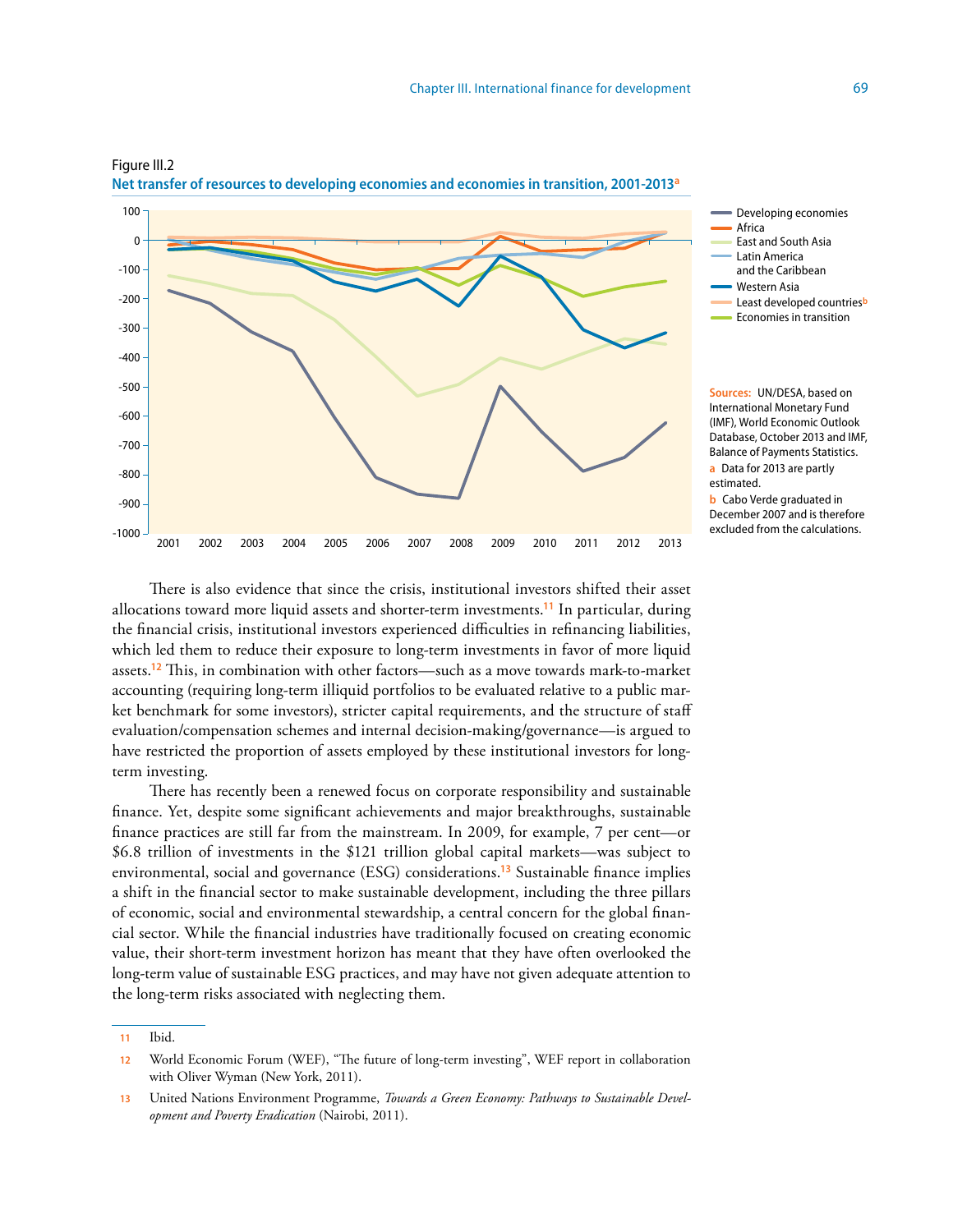The short-term outlook of most investors has manifested in both developed-country capital markets, as well as in the volatility of international capital flows to developing countries. In the United States of America, for example, the average holding period for stocks fell from about eight years in the 1960s to approximately six months in 2010. Recent studies also show that the sensitivity of cross-border capital flows—especially portfolio flows—to risk aversion, interest rate differentials and other global factors has increased since the financial crisis, leading to greater volatility of flows.

#### Trends in cross-border capital flows

In 2013, net international private flows to developing countries are expected to increase to \$284 billion, up from \$137 billion in 2012 (table III.1). Nonetheless, total cross-border capital flows are still significantly below the \$439 billion reached in 2010.

Different types of capital inflows have exhibited heterogeneous behavior, driven by diverse underlying forces. In 2013, net portfolio flows to developing countries underwent a sharp decline accompanied by extremely high volatility, amid shifting expectations on the tapering of the large-scale asset purchases programme by the United States Federal Reserve (Fed). There was some revival in cross-border bank lending to developing countries, although this continues to be subdued, with banks in the euro area still facing deleveraging pressures. On the other hand, foreign direct investment (FDI) has remained relatively strong and stable (table III.1).

#### *Foreign direct investment*

While net FDI flows to developing countries fell somewhat from 2012 to 2013, this was mostly owing to an increase in outward FDI, rather than a fall in inflows. Overall, the contribution of developing and transition economies to FDI outflows has grown from 17 per cent in 2007 to about 31 per cent in 2012. In terms of inflows, FDI flows to developing and transition economies rose by 18 per cent in the first half of 2013, absorbing about 60 per cent of global capital inflows—a record share.**14** This increase was driven by acquisitions in Latin America and the Caribbean and record inflows into the Russian Federation. Although flows to developing Asia fell slightly, the region continues to absorb more than half of the FDI directed to developing economies as a group, and one quarter of global FDI flows (figure III.3).

After a slight decline in 2012, FDI flows to Latin America and the Caribbean jumped by 35 per cent in the first half of 2013, to \$165 billion. Belgian brewer Anheuser-Busch Inbev's \$18 billion acquisition of a 44 per cent share of Grupo Modelo explains most of the increase in FDI for Mexico and Central America. However, FDI to Chile, South America's second largest recipient in 2012, fell by almost 50 per cent. FDI flows to Brazil remained stable at \$30 billion in the first half of 2013, while those to Colombia increased by 6 per cent, driven by investment in the mining and manufacturing sectors.

In developing Asia, the recovery of FDI inflows was weak. In the first half of 2013, total inflows to the region amounted to \$192 billion, slightly lower than for the same period in 2012. Inflows to China resumed growth after a slight drop in late 2012, thanks to increasing FDI in services, such as real estate and distribution trade. At the same time, FDI fell to a

FDI inflows to developing and transition economies have been growing strongly

**<sup>14</sup>** UNCTAD, Global Investment Trend Monitor, No. 13, 31 October 2013.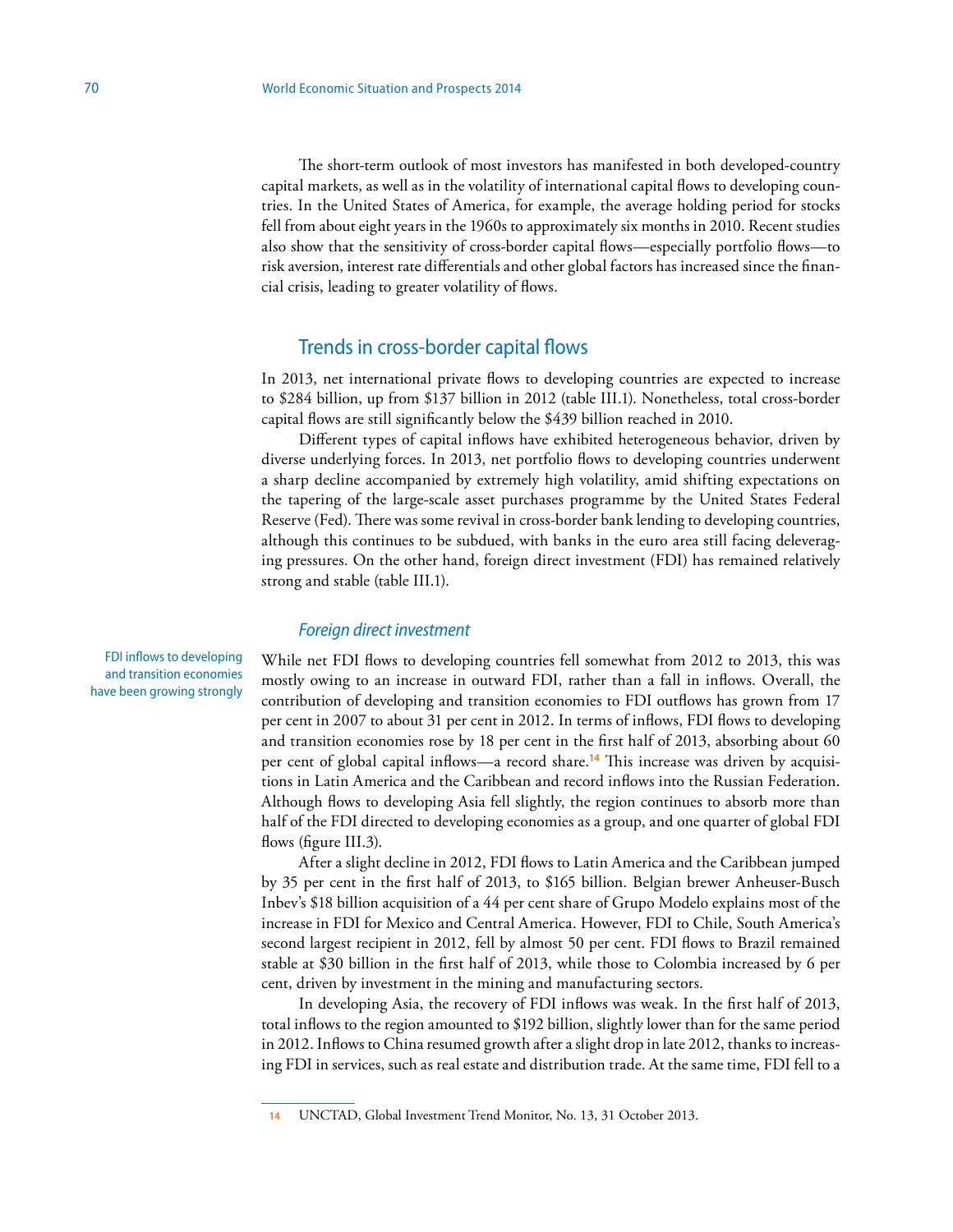

#### Figure III.3 **Growth rate and amount of FDI inflows to groups of economies, first half of 2012 to first half of 2013**

**Source:** UNCTAD. **Note:** Dollar figures are the inflow amounts for the first half of 2013. **a** Includes East Asia, South Asia and Western Asia.

number of the region's major recipients, such as Hong Kong Special Administrative Region of China, Singapore and Thailand. In Western Asia, FDI flows dropped by 19 per cent in the first half of 2013 compared to the first half of 2012; this continued the downward trend that began in 2009 due to the regional political instability and a near absence of large deals in Turkey, a major destination for FDI in this subregion. FDI to transition economies in South-Eastern Europe, the Commonwealth of Independent States (CIS) and Georgia more than doubled in the first half of 2013 compared with the same period in 2012, reaching \$73 billion, primarily owing to FDI inflows to the Russian Federation involving British Petroleum (United Kingdom) and Rosneft (Russian Federation). At the same time, FDI to Africa decreased slightly over the period. While flows to North Africa and Southern Africa recorded positive growth rates, flows to other regions fell, although several countries (e.g., Ghana and Nigeria) are expecting to see a rise in industrial and manufacturing investment, particularly in the automotive industry, which would help diversify investments away from the oil and mining sectors.

Overall, FDI can play an important role in development, particularly when it contributes to promoting employment, new sectors, linkages, technology transfer and capabilities accumulation. However, the evidence on the impact of FDI on the domestic economy remains mixed.**<sup>15</sup>** In countries that experienced positive spillovers, there is evidence that government policies played an important role in facilitating the spillovers. For example, explicit policies—such as local content requirements, training requirements and mandated joint research and development programmes—helped to promote positive

**<sup>15</sup>** Xiaolan Fu, Carlo Pietrobelli and Luc Soete, "The role of foreign technology and indigenous innovation in emerging economies: technological change and catching up", Inter-American Development Bank Technical Notes, No. IDB-TN-166 (Washington, D.C., September 2010).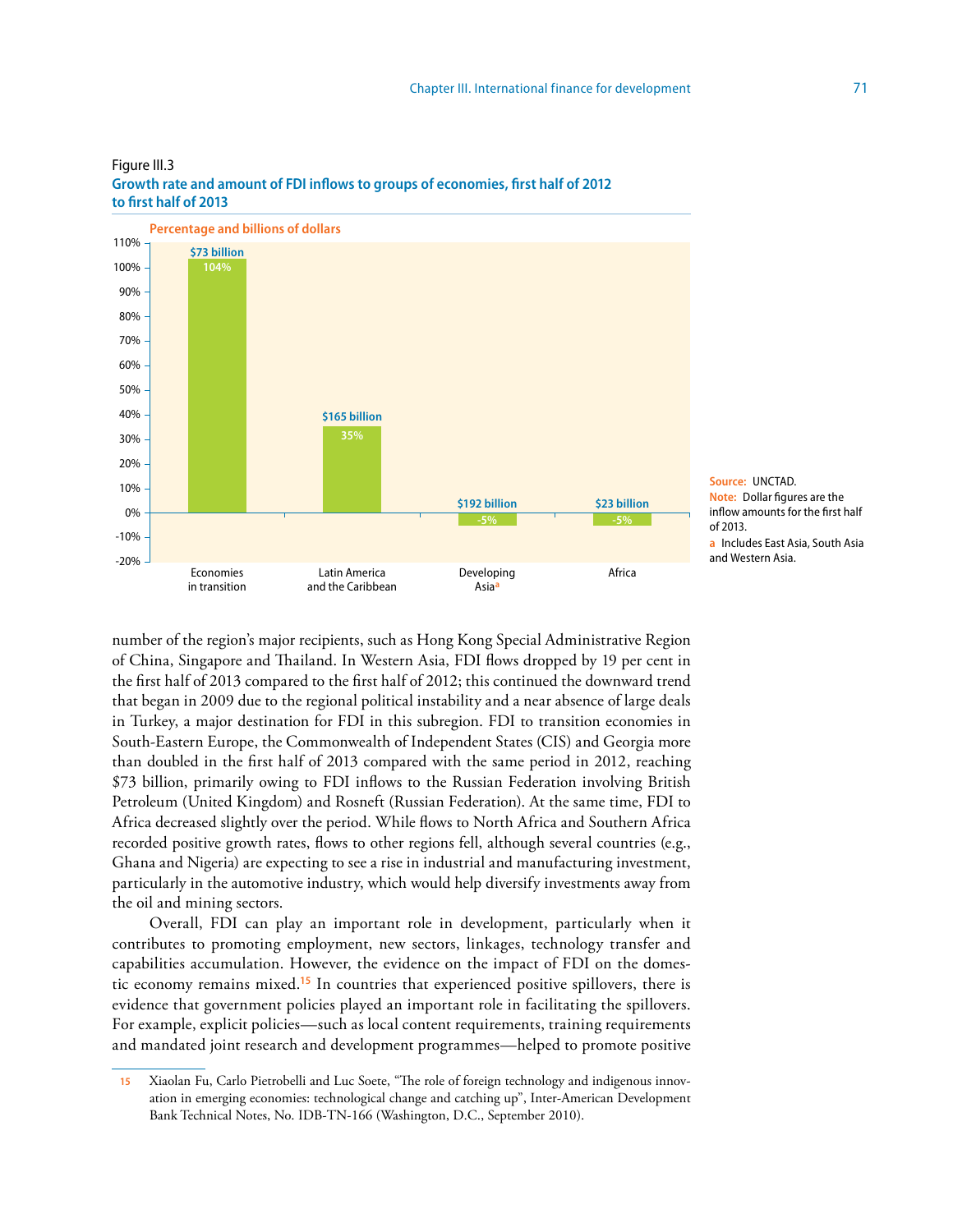spillovers in countries such as China, Costa Rica and Singapore.**<sup>16</sup>** This underscores the importance of the public sector role in ensuring that private flows, such as FDI, contribute to public goals.

At a global level, and in terms of flows to developing countries, the composition of FDI (between equity, reinvested capital and other capital representing intracompany loans) has remained relatively stable during the past eight years. However, for transition economies, the share of intracompany loans has increased, which may suggest that FDI may also be becoming more volatile in this region.**17** In addition, databases that exclude intracompany transfers show a much smaller increase in FDI—only about 7 per cent for emerging economies versus 18 per cent for net FDI inflows overall.**<sup>18</sup>**

#### *Portfolio flows*

Portfolio flows remain extremely volatile Net portfolio capital flows to developing countries turned negative in 2013 (table III.1). The decline in net flows represented a 50 per cent fall in portfolio inflows, along with a slight increase in portfolio outflows. The 2013 drop in capital flows has been most pronounced in East and South Asia, particularly in portfolio equity inflows to India and the Republic of Korea and non-bank credit flows to Indonesia. Portfolio outflows have resulted in declines in equity markets, albeit to varying degrees, and sharp depreciations in the currencies of many emerging economies, such as Brazil, India, Indonesia, Mexico, South Africa and Turkey, as discussed in chapter I.

Quantitative easing (QE) in the developed economies in 2009 and 2010 led to a surge in portfolio flows into developing economies, which tapered in 2011. The third round of easing led to another surge in flows in 2012. In mid-2013, however, expectations of an end of the QE in the United States led to a sell-off of financial assets in emerging economies. This pattern of expansion and retrenchment in portfolio flows in recent years underscores the volatility in international capital flows, as well as the spillover effects of advanced-economy policies on developing countries.**<sup>19</sup>** In addition, the current economic weakness of some large emerging economies—Brazil, India, Indonesia, the Russian Federation and South Africa, for example—has also contributed to capital outflows.

While the recent expectations of an end to QE proved to be premature, the likely normalization of monetary conditions in developed countries over the coming years may lead to a continued retrenchment in portfolio flows to developing countries. The most vulnerable countries are those with large current-account deficits who recently received large short-term inflows, such as Brazil, India, Indonesia, South Africa and Turkey.

- **17** Database from UNCTAD on FDI components.
- **18** Institute of International Finance (IIF) database.
- **19** Shaghil Ahmed and Andrei Zlate, "Capital flows to emerging market economies: a brave new world?", International Finance Discussion Papers, Board of Governors of the Federal Reserve System (June, 2013); IMF, *Global Financial Stability Report: Old Risks, New Challenges* (Washington, D.C., April 2013).

**<sup>16</sup>** United Nations, *World Economic and Social Survey 2011: The Great Green Technological Transformation* (United Nations publication, Sales No. E.11.II.C.1); Rajneesh Narula and Sanjaya Lall, eds., *Understanding FDI-Assisted Economic Development* (London and New York: Routledge, 2006); Sunil Mani, *Government, Innovation and Technology Policy: An International Comparative Analysis* (Cheltenham, United Kingdom: Edward Elgar, 2002).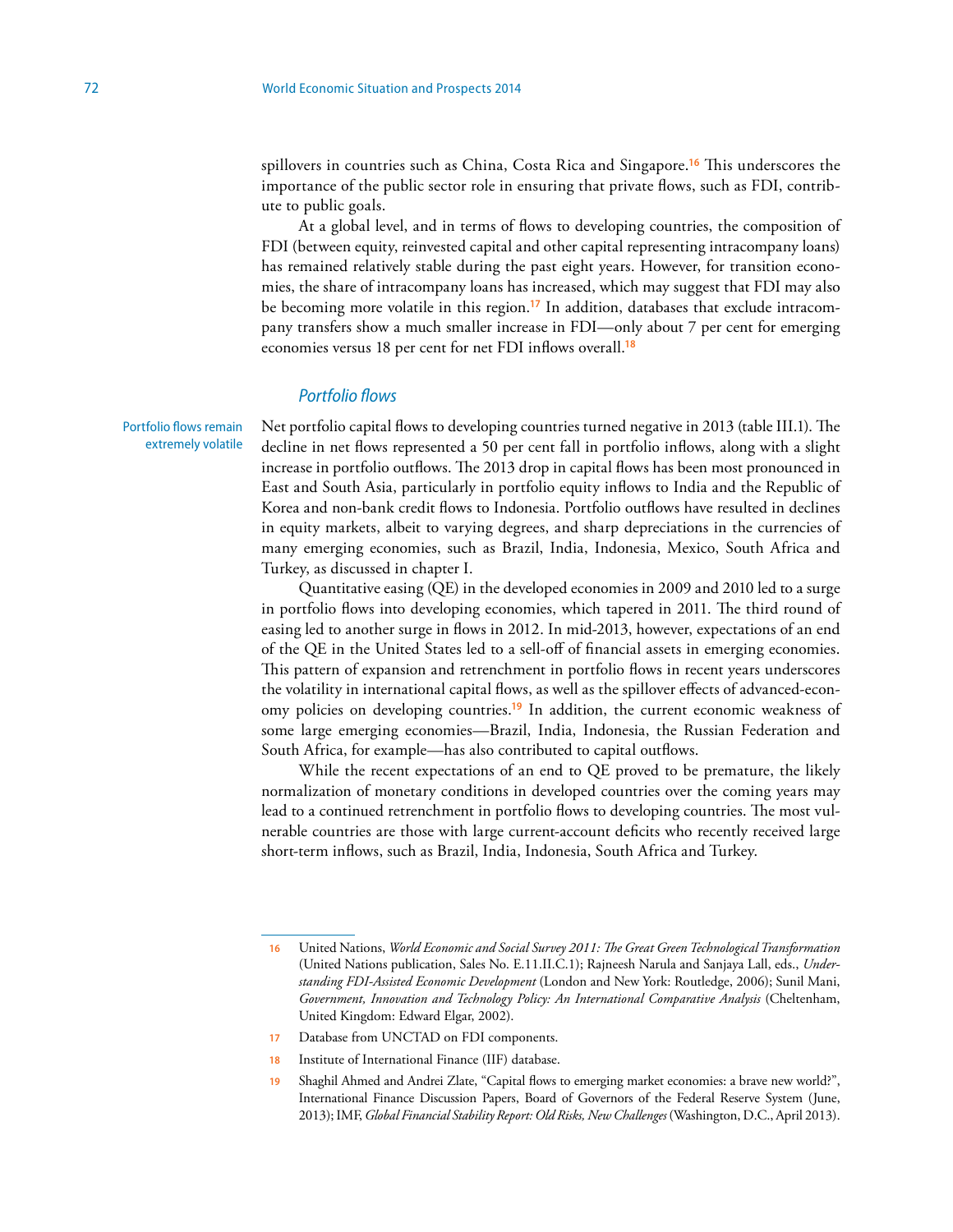## **Net financial flows to developing countries and economies in transition, 2000-2014** (*Billions of United States dollars*)

|                                        |           | <b>Average annual flow</b> |          |          |          |                   |                   |
|----------------------------------------|-----------|----------------------------|----------|----------|----------|-------------------|-------------------|
|                                        | 2000-2003 | 2004-2009                  | 2010     | 2011     | 2012     | 2013 <sup>a</sup> | 2014 <sup>b</sup> |
| <b>Developing countries</b>            |           |                            |          |          |          |                   |                   |
| <b>Net private capital flows</b>       | 67.5      | 206.1                      | 439.1    | 360.8    | 137.1    | 284.7             | 206.1             |
| Net direct investment                  | 146.4     | 264.9                      | 343.8    | 479.6    | 427.0    | 378.1             | 375.1             |
| Net portfolio investment <sup>c</sup>  | $-44.7$   | $-59.1$                    | 11.2     | $-19.5$  | 84.3     | $-21.1$           | $-58.4$           |
| Other net investment <sup>d</sup>      | $-34.1$   | 0.4                        | 84.1     | $-99.2$  | $-374.2$ | $-72.2$           | $-110.5$          |
| <b>Net official flows</b>              | $-31.1$   | $-61.3$                    | 45.6     | $-31.4$  | $-38.0$  | $-108.9$          | $-79.1$           |
| <b>Total net flows</b>                 | 36.5      | 144.8                      | 484.7    | 329.4    | 99.0     | 175.9             | 127.1             |
| Change in reserves <sup>e</sup>        | $-148.3$  | $-660.0$                   | $-875.5$ | $-732.5$ | $-445.5$ | $-614.0$          | $-544.8$          |
| <b>Africa</b>                          |           |                            |          |          |          |                   |                   |
| <b>Net private capital flows</b>       | 6.6       | 20.3                       | $-7.7$   | $-6.2$   | 7.6      | 35.2              | 41.8              |
| Net direct investment                  | 17.6      | 36.3                       | 34.7     | 44.0     | 42.0     | 51.7              | 53.5              |
| Net portfolio investment <sup>c</sup>  | $-4.0$    | $-6.8$                     | $-0.4$   | $-16.3$  | $-10.2$  | $-12.4$           | $-2.7$            |
| Other net investment <sup>d</sup>      | $-7.0$    | $-9.3$                     | $-42.0$  | $-33.9$  | $-24.2$  | $-4.0$            | $-9.0$            |
| <b>Net official flows</b>              | $-1.1$    | 2.1                        | 31.4     | 21.6     | 27.9     | 25.2              | 35.9              |
| <b>Total net flows</b>                 | 5.5       | 22.4                       | 23.8     | 15.4     | 35.5     | 60.4              | 77.7              |
| Change in reserves <sup>e</sup>        | $-12.2$   | $-54.7$                    | $-25.8$  | $-30.1$  | $-29.0$  | $-18.0$           | $-26.5$           |
| <b>East and South Asia</b>             |           |                            |          |          |          |                   |                   |
| <b>Net private capital flows</b>       | 27.5      | 110.1                      | 327.7    | 251.5    | 9.4      | 133.9             | 52.7              |
| Net direct investment                  | 63.5      | 122.4                      | 193.5    | 276.1    | 228.0    | 171.3             | 163.8             |
| Net portfolio investment <sup>c</sup>  | $-33.6$   | $-42.1$                    | 9.2      | 15.0     | 26.5     | $-65.4$           | $-79.4$           |
| Other net investment <sup>d</sup>      | $-2.5$    | 29.8                       | 125.0    | $-39.5$  | $-245.1$ | 28.0              | $-31.8$           |
| <b>Net official flows</b>              | $-9.6$    | $-11.2$                    | 9.0      | $-25.2$  | $-13.1$  | $-21.0$           | $-17.0$           |
| <b>Total net flows</b>                 | 17.9      | 98.9                       | 336.7    | 226.3    | $-3.8$   | 112.9             | 35.7              |
| Change in reserves <sup>e</sup>        | $-142.0$  | $-492.9$                   | $-690.7$ | $-514.8$ | $-213.5$ | $-465.3$          | $-419.9$          |
| <b>Western Asia</b>                    |           |                            |          |          |          |                   |                   |
| <b>Net private capital flows</b>       | $-0.3$    | 45.5                       | 51.3     | $-47.2$  | $-3.4$   | 19.6              | 14.2              |
| Net direct investment                  | 7.9       | 41.2                       | 38.0     | 28.4     | 29.7     | 24.5              | 30.4              |
| Net portfolio investment <sup>c</sup>  | 0.3       | 2.4                        | 4.6      | $-30.2$  | 45.3     | 37.3              | 25.6              |
| Other net investment <sup>d</sup>      | $-8.5$    | 1.9                        | 8.7      | $-45.4$  | $-78.4$  | $-42.2$           | $-41.8$           |
| <b>Net official flows</b>              | $-26.0$   | $-53.7$                    | $-37.4$  | $-57.5$  | $-108.6$ | $-156.9$          | $-135.6$          |
| <b>Total net flows</b>                 | $-26.2$   | $-8.1$                     | 13.8     | $-104.7$ | $-112.0$ | $-137.3$          | $-121.4$          |
| Change in reserves <sup>e</sup>        | $-4.7$    | $-89.5$                    | $-93.0$  | $-101.6$ | $-172.5$ | $-131.4$          | $-105.2$          |
| <b>Latin America and the Caribbean</b> |           |                            |          |          |          |                   |                   |
| Net private capital flows              | 33.8      | 30.3                       | 67.8     | 162.6    | 123.5    | 96.1              | 97.4              |
| Net direct investment                  | 57.3      | 64.9                       | 77.6     | 131.1    | 127.3    | 130.7             | 127.3             |
| Net portfolio investment <sup>c</sup>  | $-7.5$    | $-12.6$                    | $-2.2$   | 11.9     | 22.7     | 19.4              | $-2.0$            |
| Other net investment <sup>d</sup>      | $-16.1$   | $-22.1$                    | $-7.5$   | 19.7     | $-26.5$  | $-54.0$           | $-27.9$           |
| <b>Net official flows</b>              | 5.6       | $1.4$                      | 42.6     | 29.7     | 55.8     | 43.8              | 37.6              |
| <b>Total net flows</b>                 | 39.3      | 31.7                       | 110.4    | 192.3    | 179.4    | 139.9             | 135.1             |
| Change in reserves <sup>e</sup>        | 10.7      | $-22.9$                    | $-66.0$  | $-86.0$  | $-30.5$  | 0.7               | 6.7               |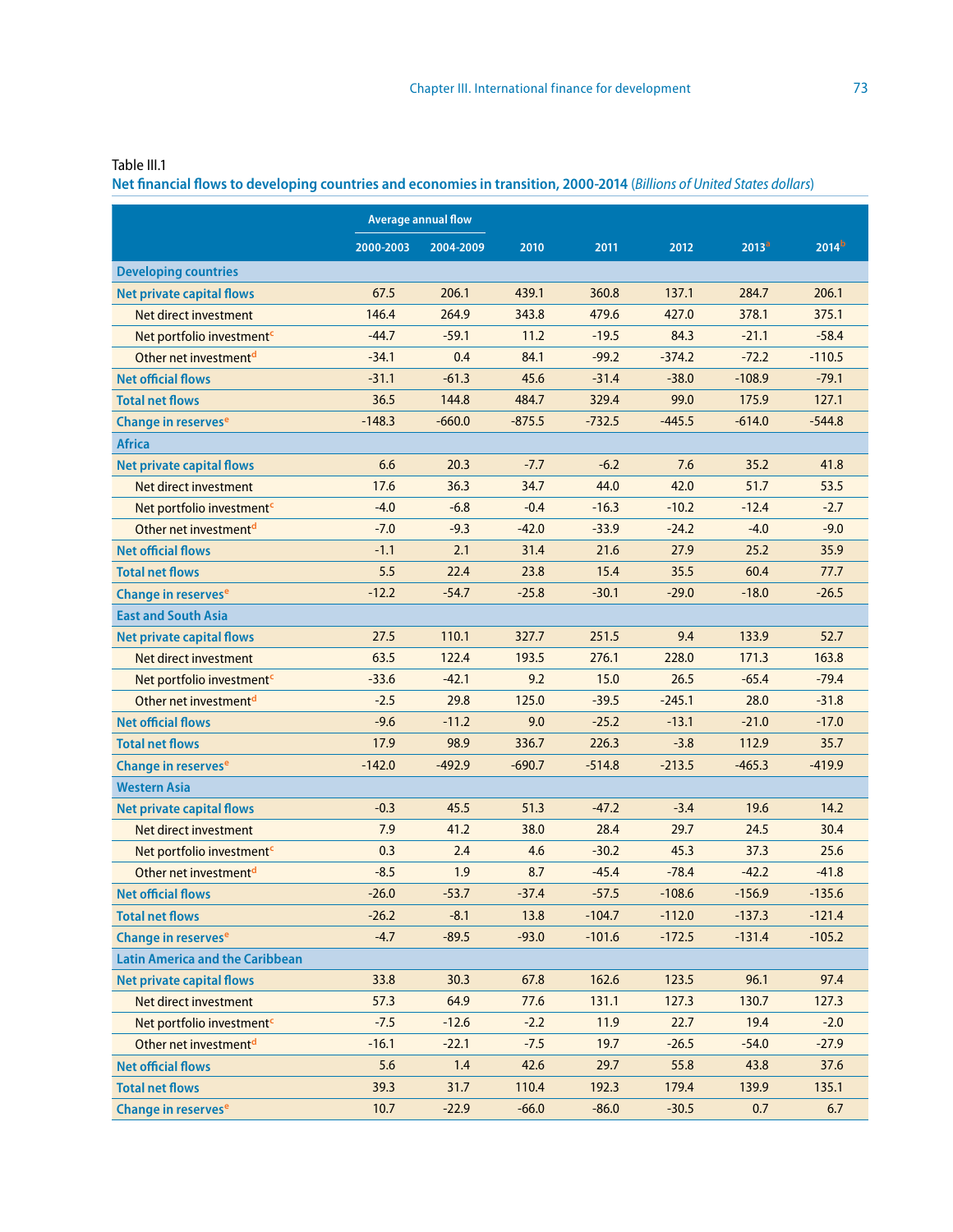Table III.1

#### **Net financial flows to developing countries and economies in transition, 2000-2014** (*Billions of United States dollars*) (*continued*)

|                                       | <b>Average annual flow</b> |           |         |         |         |                   |                   |
|---------------------------------------|----------------------------|-----------|---------|---------|---------|-------------------|-------------------|
|                                       | 2000-2003                  | 2004-2009 | 2010    | 2011    | 2012    | 2013 <sup>a</sup> | 2014 <sup>b</sup> |
| <b>Economies in Transition</b>        |                            |           |         |         |         |                   |                   |
| Net private capital flows             | 2.5                        | 19.7      | $-20.1$ | $-52.3$ | $-28.0$ | $-52.2$           | $-16.1$           |
| Net direct investment                 | 4.3                        | 27.6      | 11.7    | 17.2    | 18.5    | 21.2              | 25.9              |
| Net portfolio investment <sup>c</sup> | 1.5                        | $-1.0$    | 8.7     | $-25.9$ | $-3.3$  | $-3.8$            | 0.1               |
| Other net investment <sup>d</sup>     | $-3.3$                     | $-6.9$    | $-40.6$ | $-43.6$ | $-43.1$ | $-69.6$           | $-42.1$           |
| <b>Net official flows</b>             | $-5.7$                     | $-3.1$    | 11.4    | $-10.0$ | 4.7     | $-3.8$            | $-5.9$            |
| <b>Total net flows</b>                | $-3.2$                     | 16.6      | $-8.7$  | $-62.2$ | $-23.4$ | $-56.1$           | $-21.9$           |
| Change in reservese                   | $-21.6$                    | $-69.3$   | $-50.1$ | $-22.1$ | $-31.5$ | 13.4              | $-11.5$           |

**Source:** IMF World Economic Outlook database, October 2013.

**Note:** The composition of developing countries above is based on the country classification located in the statistical annex, which differs from the classification used in the IMF World Economic Outlook.

**a** Partly estimated.

**b** Forecasts.

**c** Including portfolio debt and equity investment.

**d** Including short- and long-term bank lending, and possibly including some official flows due to data limitations.

**e** Negative values denote increases in reserves.

## *Cross-border bank lending*

Cross-border bank lending to developing countries remains subdued and volatile

Short-term commercial bank flows to many developing countries have been the most volatile form of capital inflows, experiencing more surge and reversal cycles than any other types of flows. Lending to large countries with open capital accounts, such as Brazil and South Africa, has been particularly volatile.**<sup>20</sup>** Net commercial bank flows to developing countries remain subdued as a number of international banks—particularly in Europe have continued to face significant deleveraging pressures. The reduction in cross-border lending activity has been most severe in emerging economies that were more dependent on banks from the euro area (emerging European economies, for example).

Despite the aggregate situation, there were some positive developments in early 2013, as cross-border loans to some emerging economies increased noticeably in the first quarter—mainly to larger economies in Asia-Pacific and Latin America, but also to emerging economies in Europe**21** (with large economies, such as Brazil, China, and the Russian Federation accounting for 85 per cent of the increase). In addition, loans to emerging economies by banks from the euro area, notably by France and the Netherlands, rose for the first time since 2011. Still, it is not clear whether these emerging recovery signs will persist, especially considering the slowdown in many emerging economies.

One key concern is that long-term financing from banks has been constrained during the past few years.**<sup>22</sup>** In particular, long-term financing from banks to developing countries

**<sup>20</sup>** Susan Lund and others, "Financial globalization: retreat or reset?", Global capital markets 2013 report of McKinsey Global Institute (March, 2013).

**<sup>21</sup>** Bank for International Settlements (BIS), "International banking and financial market developments", BIS Quarterly Review (September, 2013).

**<sup>22</sup>** United Nations, Report of the Secretary-General on international financial system and development, op. cit.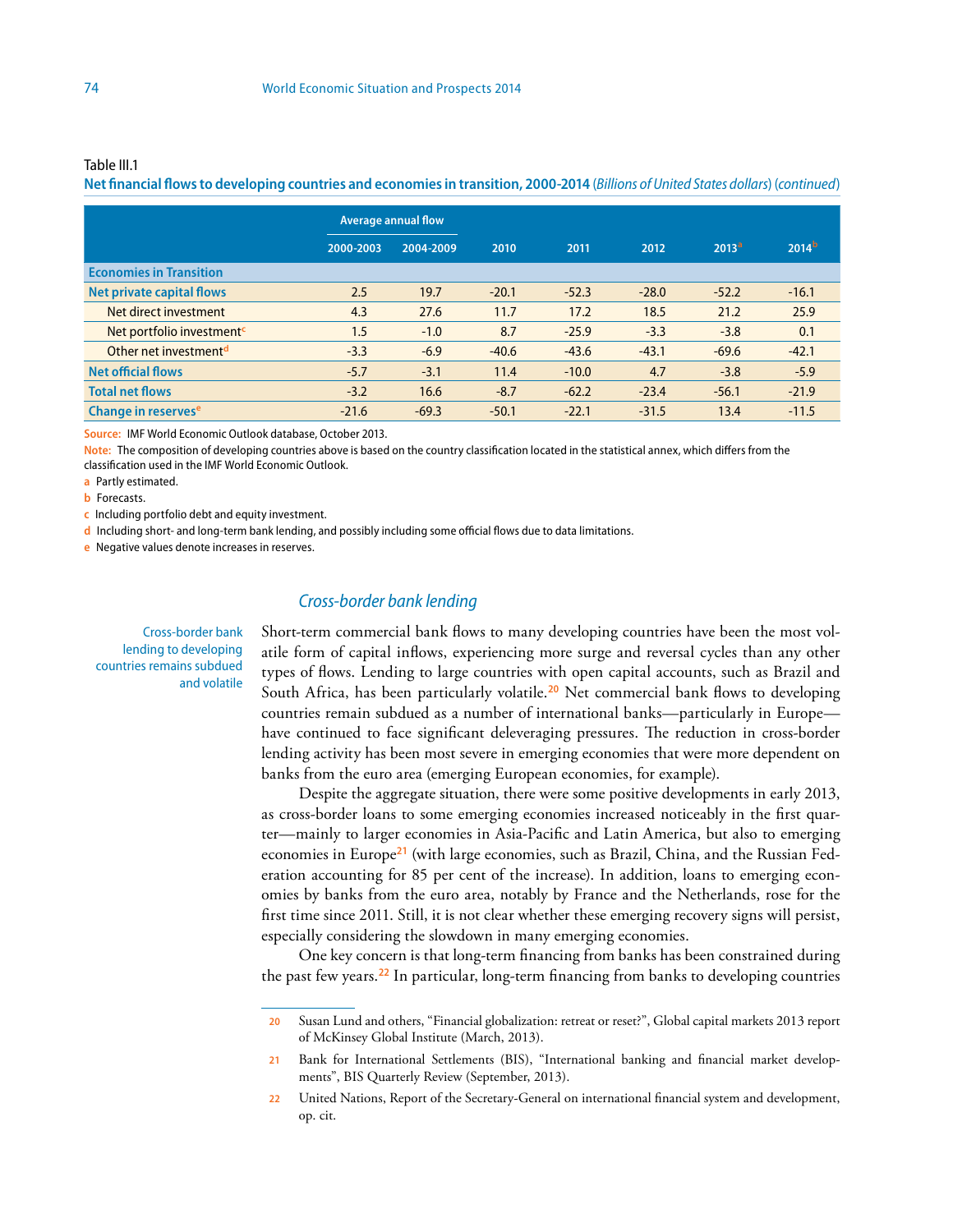in the Asia-Pacific region has increased at a slower pace than short-term financing, causing the proportion of long-term financing to the region to decrease (figure III.4). In addition, total international claims of European banks, including all cross-border and local claims in foreign currency with a maturity of over two years, have decreased.**<sup>23</sup>**

Historically, commercial banks have played an important role in financing long-term projects in developing countries. This is especially the case for infrastructure investment in countries where corporate bond markets are relatively undeveloped and unable to raise the required levels of long-term finance. In 2012, however, deal volumes were at a historical low and global project financing fell by 6 per cent from the previous year.









**Source:** UN/DESA, based on data from the Bank for International Settlements (BIS). **a** Regions are based on the BIS classification.

Nonetheless, on average, commercial bank loan maturities average 4.2 years in developed economies and 2.8 years in emerging economies, which is shorter than other forms of borrowing, such as through bond markets. In particular, given the increasing share of short-term deposits, banks are not in a position to provide longer-term financing. This is further reinforced in regulatory systems for banks, such as Basel III, which make long-term financing more expensive in terms of capital requirements, as discussed below.

#### *Remittances*

As emphasized by the Monterrey Consensus and the Doha Declaration, remittances have become a significant source of cross-border financing. However, remittances are of a different nature than the capital flows discussed above. Remittances are private flows related to personal transactions from migrants to friends and families that are recorded in the income balance of the current account. Remittances flow directly to households, thereby having an effective role in reducing poverty and financing imports, but with limited direct effect on investments at the microeconomic level.**<sup>24</sup>** However, the effects of remittances on aggregate

**<sup>23</sup>** "Long-term investment financing for growth and development: umbrella paper". Prepared by World Bank staff based on input from the staffs of the OECD, IMF, UNCTAD, UN/DESA, World Bank Group, and the Financial Stability Board. Presented at the meeting of the G20 Ministers of Finance and Central Bank Governors, February 2013, Moscow.

**<sup>24</sup>** Dilip Ratha, "Leveraging remittances for development", Migration Policy Institute Policy Brief (Washington, D.C.: World Bank, June 2007).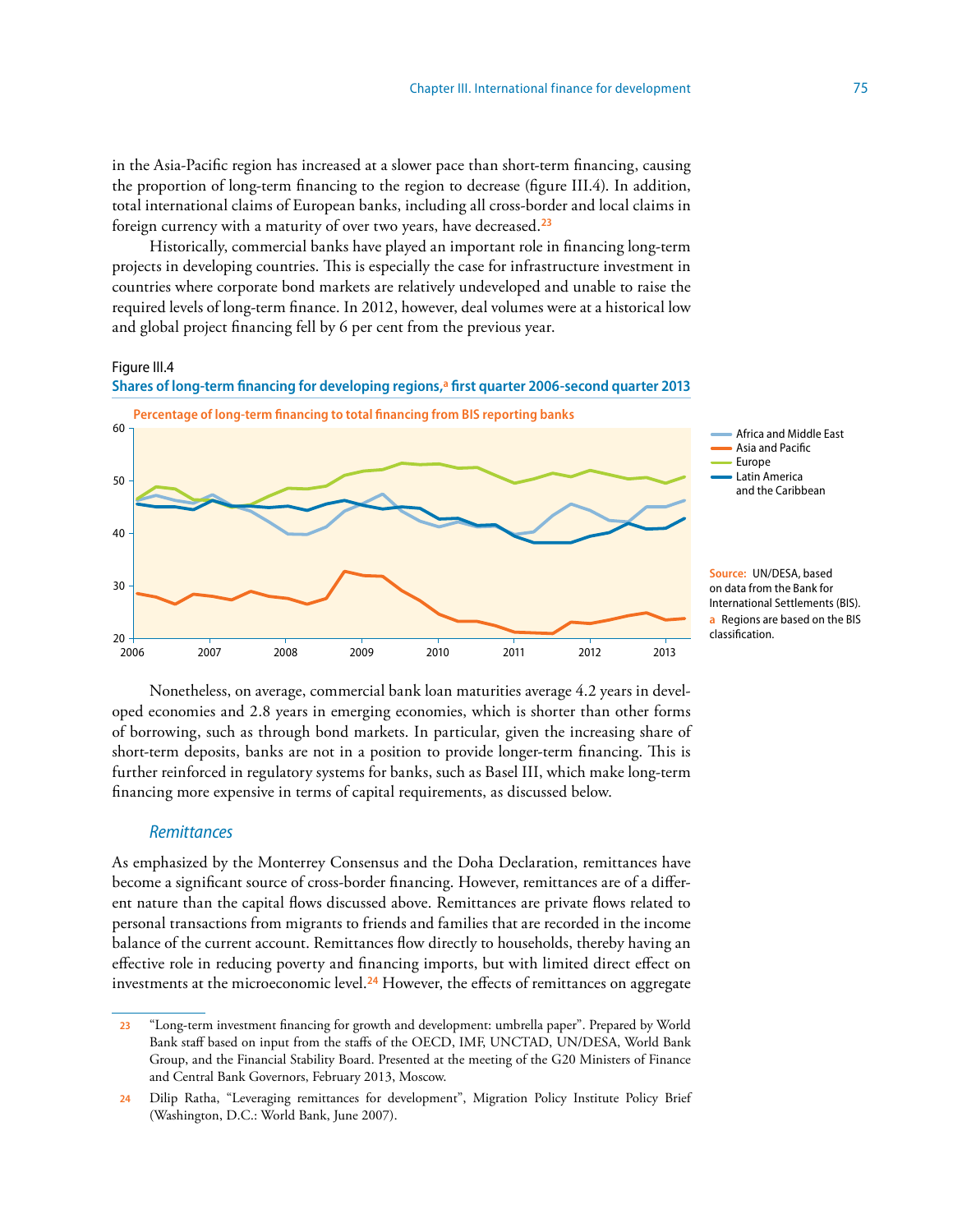investment in the economy are determined by macroeconomic investment behavior, not by how remittances are used by the individual households that receive them.

In the last decade, remittances to developing countries have become increasingly relevant as a form of cross-border finance. Remittances are larger than private debt and portfolio equity flows, and are more than twice the level of official development assistance (ODA) for developing countries. In some countries, such as Haiti, the Kyrgyz Republic, Lesotho, Nepal and Tajikistan, officially recorded remittances represent more than 25 per cent of GDP. Moreover, some estimates suggest that the inclusion of informal transfer channels would increase total remittances flows by almost 50 per cent.**<sup>25</sup>** Remittances have been more stable than capital flows; they can be a countercyclical source of balance-of-payment financing, thus playing a macroeconomic stabilizing role as their level is more dependent on the economic situation in the host country than in the recipient country.**<sup>26</sup>**

In 2013, remittance flows to developing countries are expected to increase by 6.3 per cent to \$414 billion, continuing the upward trend observed in the last decade that was only temporarily reversed during the financial crisis.**<sup>27</sup>** Remittances to developing countries are expected to increase further in the coming years, surpassing \$500 billion in 2016. One of the key challenges is to reduce the costs of sending remittances. While remittances costs are falling in high-volume corridors, the global average cost has remained relatively stable in recent years at just under 9 per cent. Furthermore, in some small-volume corridors, such as in Africa and the Pacific Islands, remittances costs remain exorbitant.

### Management of volatile capital flows and other policy measures

Short-term volatile capital flows complicate macroeconomic management, and have been a major concern for many emerging economies. Surges in capital inflows generally expand credit in an unsustainable manner, while the sudden stops and withdrawals caused by heightened global risk aversion can contribute to spreading financial crises and to a decline in long-term investments.**28** This has led to a renewed interest in capital-account management, including capital controls.

As discussed above, during the past decade, some emerging economies have accumulated large levels of international reserves, which have placed those countries in a better position than in the past to respond to sudden outflows. Nevertheless, excessive reserve accumulation has costs. Greater attention is therefore being given to other tools to manage volatile capital flows. Traditional approaches to managing cross-border capital flows focused on macroeconomic policies. However, fiscal and monetary policies may not be enough to stabilize large volatile financial flows and may have undesired side effects. In this context, macroprudential policies as well as more direct controls have gained recognition among experts and policymakers as important tools to complement traditional policy approaches.

Remittance flows continue to increase, but the costs of sending remittances must be reduced

**<sup>25</sup>** Dilip Ratha and Xu Zhimei, *Migration and Remittances Factbook 2008* (Washington, D.C.: World Bank, 2008).

**<sup>26</sup>** Jeffrey A. Frankel, "Are bilateral remittances counter cyclical?", NBER Working Paper, No. 15419 (Cambridge, Massachusetts: National Bureau of Economic Research, October 2009).

**<sup>27</sup>** World Bank, "Migration and remittance flows: recent trends and outlook, 2013-2016", Migration and Development Brief, No. 21 (Washington, D.C., 2 October, 2013).

**<sup>28</sup>** Joseph E. Stiglitz and others, *Stability with Growth: Macroeconomics, Liberalization and Development*, (Oxford, United Kingdom: Oxford University Press, 2006).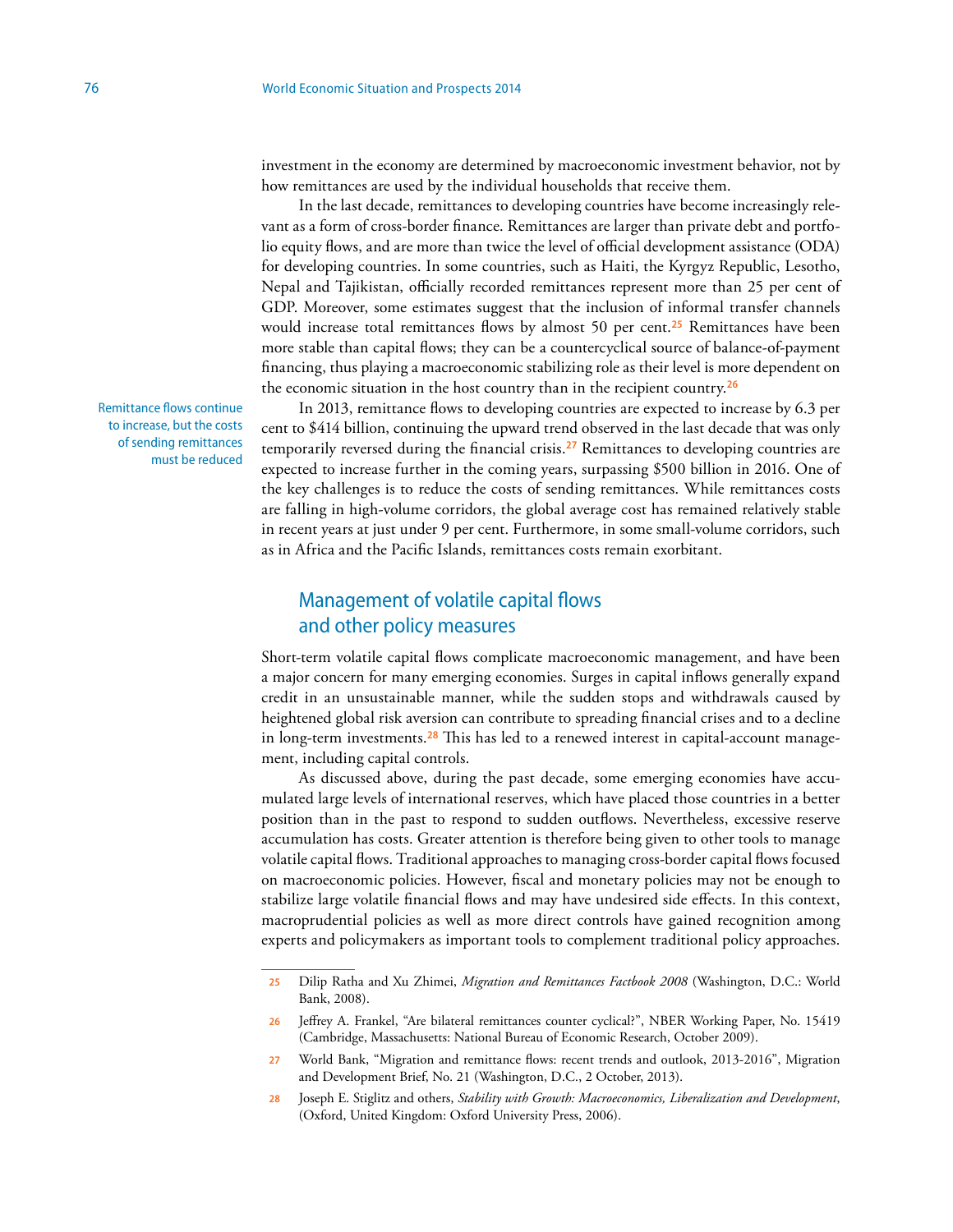For example, in 2012, the IMF changed its earlier position of opposing the use of capital-account management techniques in all cases, to acknowledging that there are circumstances where such measures may be useful—particularly when the room for macroeconomic policy adjustment is limited, when necessary policy steps or macroeconomic adjustments require time, and when surging capital inflows raise risks of financial system instability.**<sup>29</sup>**

Over the past few years a range of countries, including Brazil, Indonesia, Malaysia, Peru, Philippines, the Republic of Korea, Taiwan Province of China and Thailand, have implemented different direct and indirect capital-account regulations. The majority of the new initiatives were aimed at limiting the build-up of systemic risks, such as currency mismatches and credit bubbles, using macroprudential tools through the banking system**<sup>30</sup>** (for example, balance-sheet restrictions that limit the foreign-exchange mismatches of banks). The evidence on the effectiveness of macroprudential measures in managing cross-border inflows remains mixed: while they appear to have lengthened the maturity composition of capital inflows in some countries—particularly those where a large degree of financial intermediation occurs through the banking system, such as Croatia and Peru—the effect on total capital flows was limited.**31** In some cases, it has been important to address mismatches in the corporate sector as well.

Some countries, such as Brazil, India and Indonesia, have implemented direct controls on capital inflows. These direct controls can be price based, in the form of levies or taxes on capital inflows, or quantity based, in the form of direct limits. For example, Brazil increased its tax on fixed-income foreign investment in 2010 to raise the cost of speculation (although the tax has since been cut), while Indonesia imposed a six-month holding period for Bank of Indonesia certificates to limit short-term hot money inflows. More recently, during the latter half of 2013, the Reserve Bank of India implemented measures to discourage capital outflows by banning private firms from spending more than their book value on direct investment abroad, unless given specific approval from the central bank. In addition, the Reserve Bank of India outlined a plan to provide concessional swaps for banks' foreign-currency deposits.**<sup>32</sup>**

Empirical evidence suggests that price-based capital controls have also been effective in changing the composition of inflows away from short-term debt.**<sup>33</sup>** For example, between 1991 and 1998, price-based controls on inflows in Chile appeared to have been effective in altering the composition of inflows, with short-term debt declining as a proportion of total liabilities while the stock of FDI increased from about 34 per cent to about 53 per cent. The impact on the volume of flows is, however, more ambiguous, with regulations appearing to have been more successful in some cases than in others. The varying results of similar mechanisms across countries and times suggest that there is no one-size-fits-all solution.

Effectiveness of macroprudential measures in managing cross-border inflows is mixed

Capital-account regulations need to be adapted to country-specific circumstances

**<sup>29</sup>** IMF, "The liberalization and management of capital flows: an institutional view" (Washington, D.C., 14 November 2012).

**<sup>30</sup>** United Nations, Report of the Secretary-General on international financial system and development, op. cit.

**<sup>31</sup>** Jonathan D. Ostry and others, "Managing capital inflows: what tools to use?", IMF Staff Discussion Note, No. SDN/11/06 (Washington, D.C., 5 April 2011); Mahmood Pradhan and others, "Policy responses to capital flows in emerging markets", IMF Staff Discussion Note, No. SDN/11/10 (Washington, D.C., 21 April 2011).

**<sup>32</sup>** The Reserve Bank of India, "RBI to open a swap window to attract FCNR(B) dollar funds", Press release No. 2013-2014/494, 4 September 2013; and "RBI announces measures to rationalise foreign exchange outflows by resident Indians", Press release No. 2013-2014/323, 14 August 2013.

**<sup>33</sup>** United Nations, *World Economic Situation and Prospects 2012* (United Nations publication, Sales No. E.12.II.C.2)*.*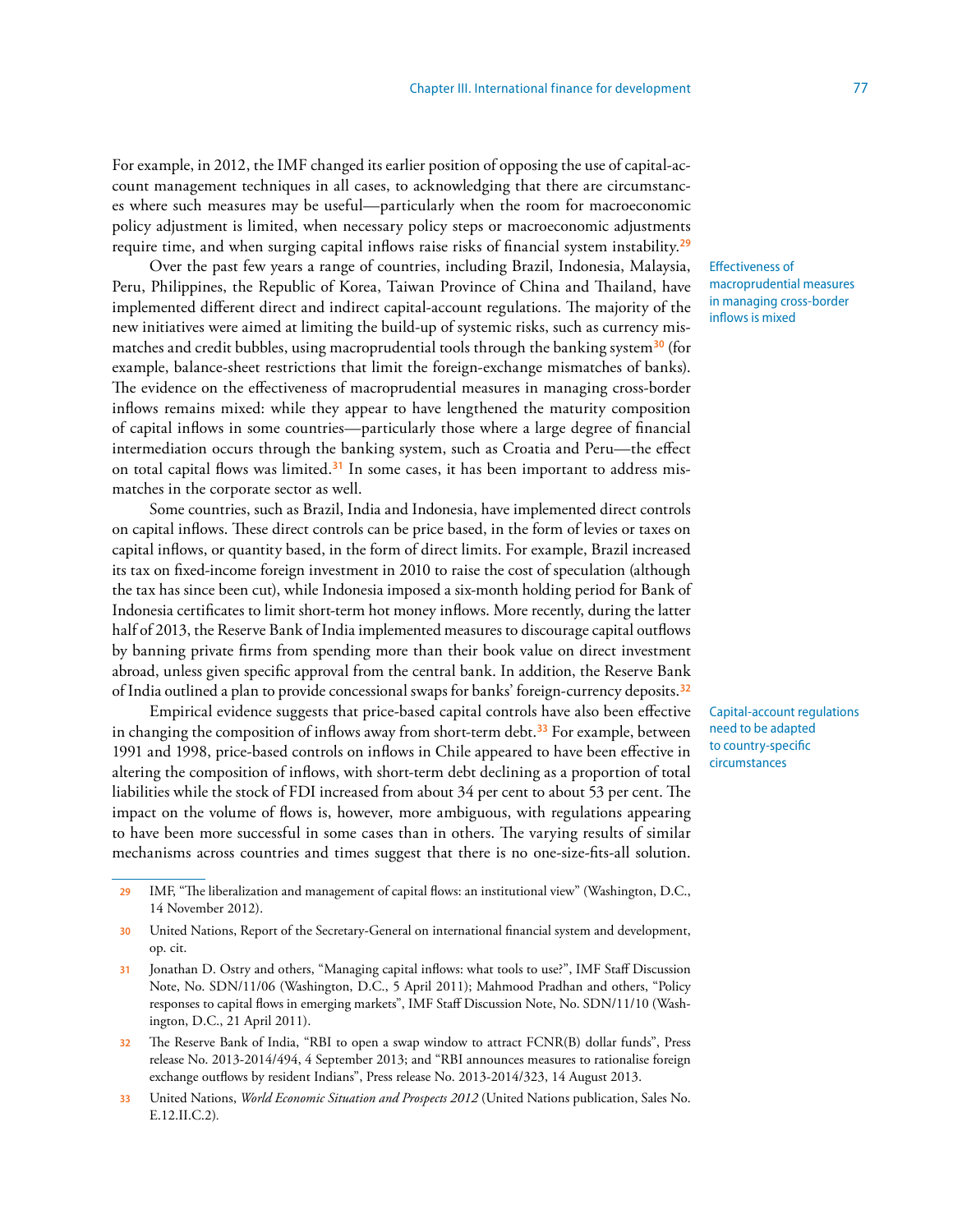The design of regulations thus needs to take into account the specific circumstances of individual countries, including the economic situation, existing institutions and regulatory framework, and the structure and persistence of inflows.**<sup>34</sup>**

One reason often cited for why controls might not be effective is the risk of evasion.**<sup>35</sup>** In particular, capital-account regulations may be particularly difficult to implement in countries where there is a large derivatives market, since speculators can often circumvent the restrictions through this market. For this reason, some countries, such as Brazil and the Republic of Korea, implemented restrictions directly into the derivatives market, albeit at relatively low initial rates.**<sup>36</sup>** However, both countries also adjusted these and other controls countercyclically in response to changes in investor sentiment. For example, the Republic of Korea tightened limits on domestic and foreign banks' exposure to foreign-exchange derivatives towards the end of 2012 in an attempt to stem volatility in the rapidly appreciating won.**<sup>37</sup>** On the other hand, by mid-2013, Brazil reversed some of the capital controls implemented in previous years, when the real was under strong appreciation pressures. In particular, the central bank eliminated reserve requirements on short-dollar positions held by local banks, and the Government removed taxes on currency derivatives and foreign purchases of bonds.**<sup>38</sup>** Although some observers, such as the IMF in its institutional view on capital controls, have called for such mechanisms to be temporary, the flexibility of this approach argues for permanent regimes, which can be adjusted countercyclically.

In addition to managing capital flows to reduce volatility, policymakers should consider policies to incentivize longer-term and more stable investment. Many fund managers are compensated on the basis of annual performance, in packages that reward risk-taking on the upside but don't penalize losses on the downside. This incentivizes excessive shortterm risk-taking, and makes it unlikely that the private sector will invest sufficiently in long-term sustainable development on its own. Indeed, according to the Financial Stability Board (FSB) surveys of market participants, more than 80 per cent of respondents believe that compensation packages contributed to the accumulation of risks that led to the crisis, with general agreement that without changes in such incentives, other reforms are likely to be less effective.**<sup>39</sup>**

Changes could include both top-down public and bottom-up private sector responses, at the international and national level. Public pension funds, sovereign wealth funds,**<sup>40</sup>** and endowments represent enormous pools of capital that ultimately report to the pension-

- **34** United Nations, Report of the Secretary-General on international financial system and development, op. cit.
- **35** Shari Spiegel, "How to evade capital controls, and why they can still be effective", in *Regulating Global Capital Flows for Long-Run Development*, Pardee Center Task Force Report (Boston, Massachusetts: Boston University, March 2012).
- **36** In the case of Brazil, in particular, these were initial measures to assess the reactions of financial markets as well as difficulties with implementation. However, evaluating their effectiveness is a difficult task given the low initial rate and the many factors that drive investors' behavior.
- **37** Simon Mundy and Song Jung-a, "South Korea tightens derivatives limits", *Financial Times*, 27 November 2012.
- **38** David Biller and Maria Luiza Rabello, "Brazil scraps tax on currency derivatives to stem real drop", *Bloomberg News*, 12 June 2013.
- **39** Financial Stability Board, "FSB principles for sound compensation practices: implementation standards", (Basel, 25 September 2009).
- **40** Some sovereign wealth funds are mandated to focus on financial stabilization. These types of funds are not providers of long-term finance. However, a larger set of sovereign wealth funds are investing

The short-term, volatile character of private capital flows is also influenced by the compensation incentives for financial managers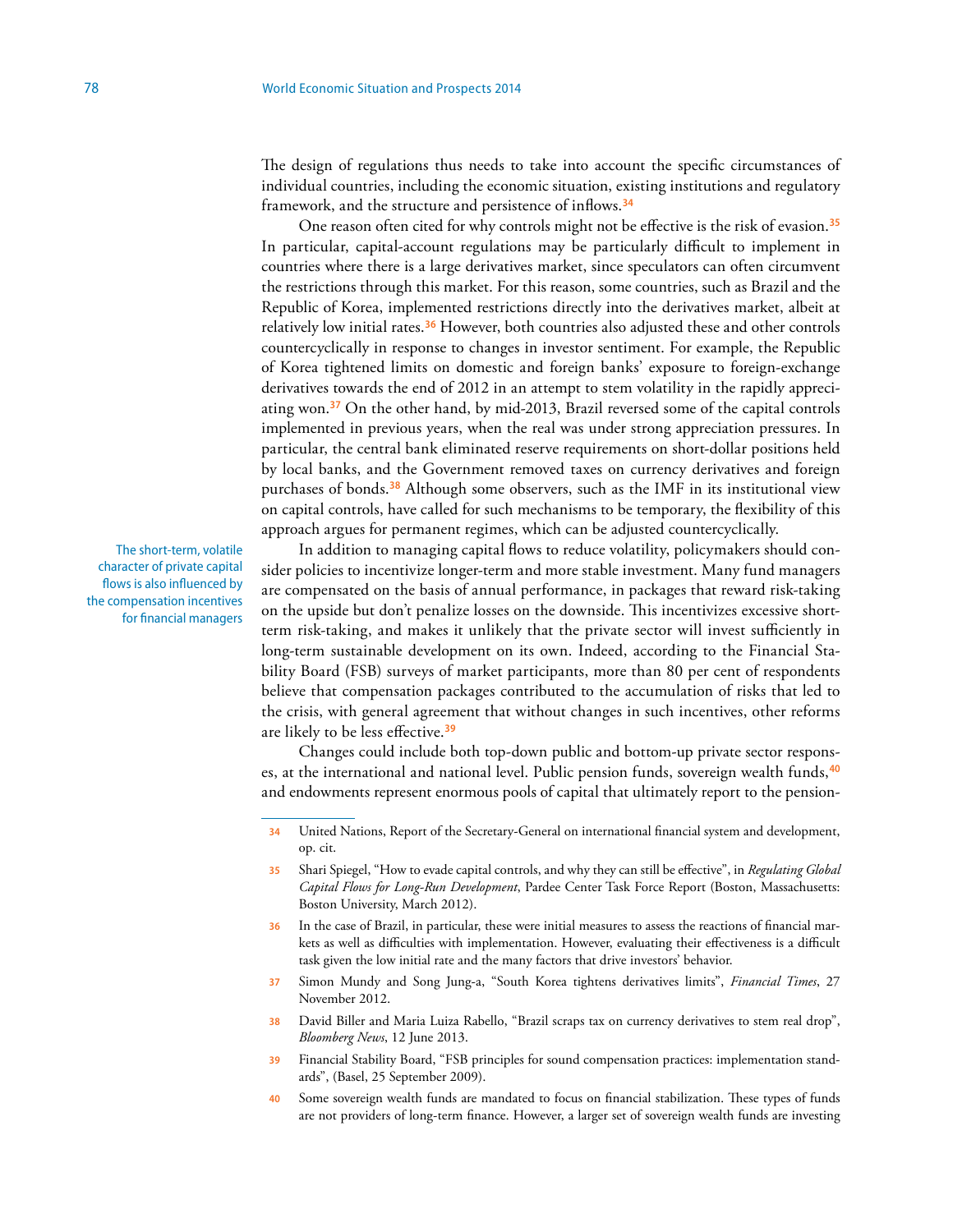ers or to citizens who could put pressure on the industry to alter compensation structures. It remains an open question, however, whether the market on its own can develop changes to better align intermediaries with the goals of their long-term providers of capital. This implies a role for government through improved regulations.

Overall, capital market volatility needs to be better managed in both developed and developing countries. Developing countries have an imperative to develop local capital markets to provide long-term investment in productive sectors, but to do so in ways that minimize volatility. This includes managing volatility associated with inflows from international investors, while at the same time promoting the development of domestic investor bases that incorporate incentives for long-term investment in a stable manner. Developed countries have a responsibility to improve international coordination and better regulate international capital and financial markets to reduce global volatility, with a focus on longer-term stable investment.

## **Strengthening international financial regulation**

The 2008 financial crisis prompted Governments and the intergovernmental community to undertake a number of important reforms in financial sector regulation. To date, these reforms have focused on ensuring the safety and soundness of the financial system, primarily by adhering to the banking sector regulations in Basel III, supplemented by a series of recommendations from the FSB.

The ultimate goal of the financial system is to facilitate the flow of funds from savers to borrowers**41** and to effectively allocate funds throughout the economy. Safety and soundness (of both individual institutions and the financial system more broadly) is crucial for this effort. However, the financial system also needs to address the broader goal of access to credit if it is to effectively contribute to sustainable development. Reducing risks while promoting access to credit presents a complex challenge for policymakers since there can be trade-offs between the two. For example, in the extreme, a completely safe financial system would only lend to AAA or other highly rated borrowers, such as sovereigns, but that clearly would not be an effective allocation of resources for long-term growth. The regulatory and policy framework thus needs to strike a balance between stability, particularly in reducing systemic risks, and access, especially for long-term investments, in order to ensure that the financial system works in the interest of sustainable global development.

#### Reforms to the banking system

The main regulatory instrument, Basel III, is designed to increase the capacity of banks to withstand future shocks. Reforms include higher minimum capital requirements**<sup>42</sup>** and an improved quality of capital. In particular, core capital, which includes common equity, was

national wealth for future generations. A majority of their investments are in long-term finance, either through equities, real estate, private equity, or direct stakes in infrastructure or other projects.

**41** A second function is to facilitate payments.

**42** The original Basel III rule from 2010 was supposed to require banks to hold 4.5 per cent of common equity (up from 2 per cent in Basel II) and 6 per cent of Tier I capital (up from 4 per cent in Basel II) of risk-weighted assets. Basel III introduced additional capital buffers: (i) a mandatory capital conservation buffer of 2.5 per cent and (ii) a discretionary counter-cyclical buffer, which would allow national regulators to require up to another 2.5 per cent of capital during periods of high credit growth.

Financial regulation should strike a balance between reducing risks and promoting access to finance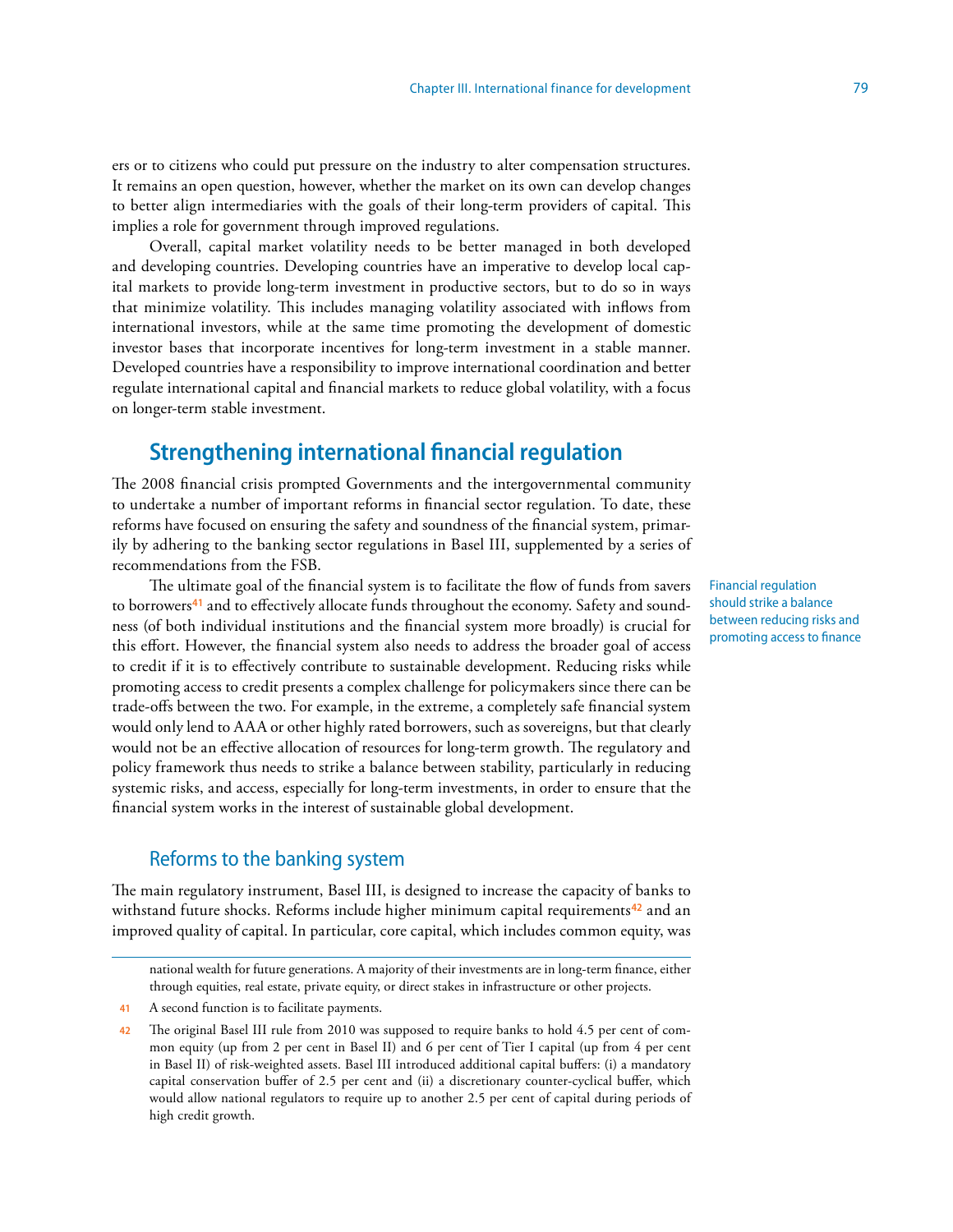strengthened to exclude some hybrid instruments, such as subordinated debt, that were included in core capital as part of Basel II. Moreover, a new leverage ratio**43** and larger liquidity buffers**<sup>44</sup>** have been added. The new rules**<sup>45</sup>** require banks to have sufficient high-quality liquid assets to withstand a thirty-day stressed funding scenario specified by supervisors. One of the important innovations is to include off-balance-sheet obligations of the banks.

Along with the traditional microprudential approaches, which focus on reducing risks of individual banks, Basel III also attempts to strengthen the macroprudential policy framework through a countercyclical capital buffer that is introduced when authorities consider credit growth to be creating an unacceptable build-up of systemic risk. Thus, during periods of strong growth, capital requirements can be raised up to 2.5 per cent, whereas during slowdowns the buffer can be reduced to zero. The purpose is to mitigate the pressures on banks to reduce lending during an economic slowdown—a time when access to finance is particularly needed for economic growth (and vice versa during periods of economic booms). However, it is unclear whether this countercyclical capital buffer will be strong enough to achieve its intended purpose.

During the global financial crisis, large financial institutions in particular were found to have spread systemic risks. Such global systemically important financial institutions (G-SIFIs) carry an implicit government guarantee, which has lowered their borrowing costs while shifting the risk of covering the cost of a potential bailout to taxpayers. The IMF has estimated that the implicit subsidy to big banks in terms of lower borrowing costs to be about 0.8 percentage points.**<sup>46</sup>** In response, the FSB has suggested that G-SIFIs should have a loss-absorbing capacity beyond the general standards of Basel III, that G-SIFIs develop recovery and resolution plans (also known as living wills), and that countries prioritize this in national regulatory frameworks. The FSB also called for the adoption of cross-border cooperation agreements, pointing out that national jurisdictions need to put in place the powers and arrangements for cross-border cooperation, and that separate jurisdictions must be able to share firm-specific information.

## Progress in implementing reforms of the banking system

While efforts to formulate the regulatory framework have been carried out mainly in international forums, such as the FSB and the Bank for International Settlements, their implementation takes place at the national level. To date however, implementation has been slow,

Basel III also introduces a countercyclical capital buffer, although it is unclear whether this will achieve its purpose

**<sup>43</sup>** Basel III introduced a minimum leverage ratio, which is calculated by dividing Tier 1 capital by the bank's average total consolidated assets; banks are expected to maintain a leverage ratio in excess of 3 per cent under Basel III. In July 2013, the Fed announced that, in the United States, the minimum Basel III leverage ratio would be 6 per cent for 8 [systemically important financial institution](http://en.wikipedia.org/wiki/Systemically_important_financial_institution) (SIFI) banks and 5 per cent for their bank holding companies.

**<sup>44</sup>** Basel III introduced two required liquidity ratios: the Liquidity Coverage Ratio was supposed to require a bank to hold sufficient high-quality liquid assets to cover its total net cash outflows over 30 days; the Net Stable Funding Ratio was to require the available amount of stable funding to exceed the required amount of stable funding over a one-year period of extended stress.

**<sup>45</sup>** Stephany Griffith-Jones, Shari Spiegel and Matthias Thiemann, "Recent developments in regulation in light of the global financial crisis: implications for developing countries", Background note prepared for the Conference on "Managing the Capital Account and Regulating the Financial Sector" in Rio de Janeiro on the 23-24 August 2011.

**<sup>46</sup>** Christine Lagarde, "The global financial sector: transforming the landscape", speech delivered at the Frankfurt Finance Summit on 19 March 2013.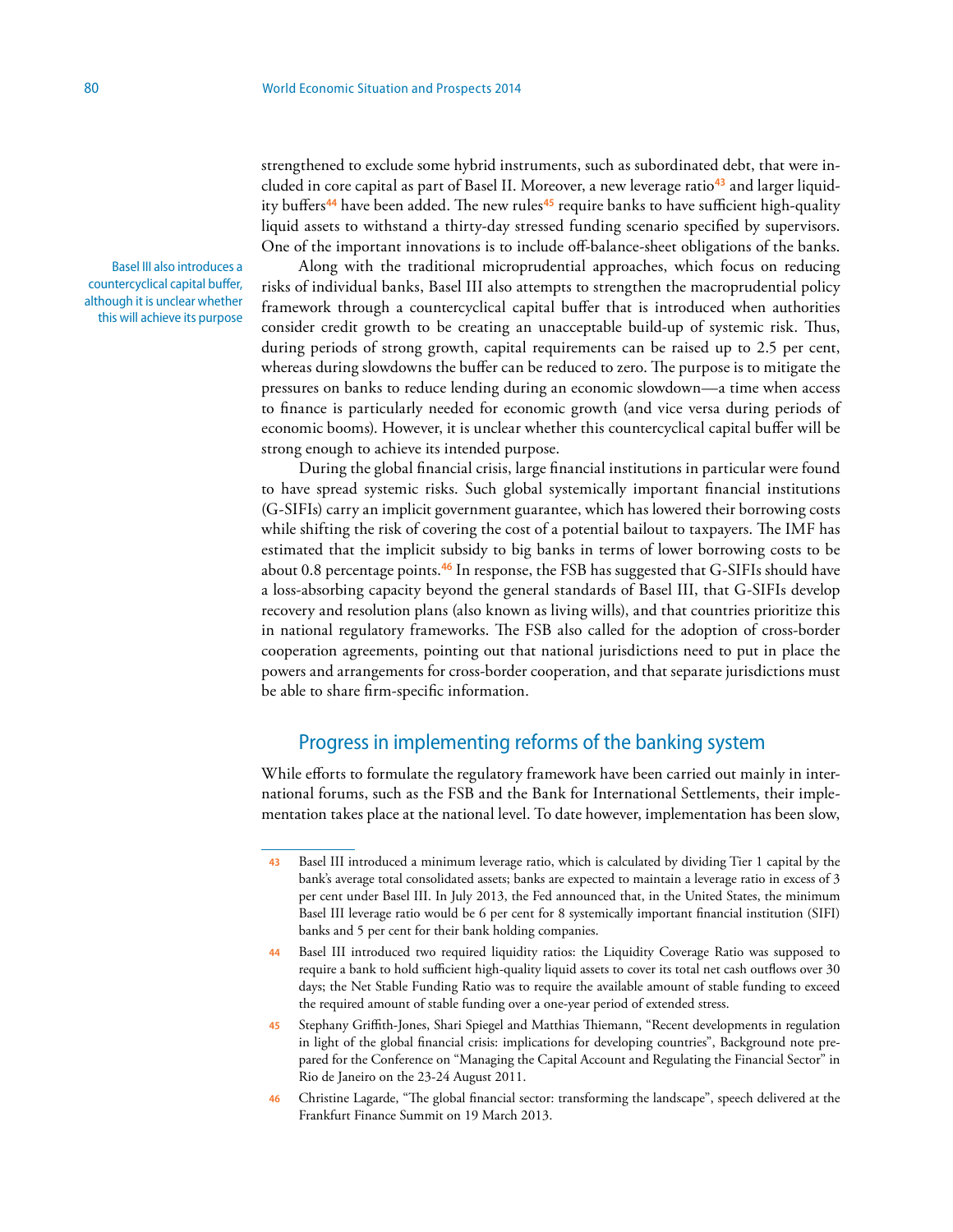owing to a variety of factors, including political obstacles, limited national capacities and challenges in adapting global principles to the diversity of national-level specificities—especially in the light of the reluctance of national authorities to adopt regulatory standards that could place their financial industry at an internationally competitive disadvantage.

The implementation of Basel III was originally planned for 1 January 2013, but delays have caused this deadline to be extended in many jurisdictions.**<sup>47</sup>** On the other hand, the agreed start date for banks to begin disclosing their leverage ratios and for the phase-in of Basel III liquidity requirements is 1 January 2015, but many members have already made steps towards introducing these new requirements, including Canada, China, India, the Russian Federation and the United States.

Concerning global systemically important banks (G-SIBs), by 2013, their common equity capital increased by about \$500 billion, or close to 3 per cent of their risk-weighted assets, as compared to 2009,**<sup>48</sup>** while two jurisdictions—Canada and Switzerland—have begun to enforce final regulatory rules, with an internationally agreed start date of 1 January 2016.**<sup>49</sup>** However, apart from these new capital requirements, examples of translation of these recommendations into national legislations have been limited. Two exceptions are the Dodd-Frank Wall Street Reform and Consumer Protection Act in the United States, which incorporates living wills into its framework, and the European Union (EU) Bank Recovery and Resolution Directive. However, there is the risk of a delay in the implementation of these legislations and, moreover, additional legislative measures would be necessary to implement all requirements and ensure the creation of arrangements for cross-border cooperation on resolution measures.

Overall, there are significant differences between countries in the extent of their implementation of banking regulatory frameworks.**<sup>50</sup>** Similarly, many differences exist in the interpretation of the legislation into national guidelines. For example, countries have very different requirements on risk weightings used in calculating risk-weighted assets**<sup>51</sup>** as part of capital requirements. Figure III.5 shows risk-weightings for corporate lending across regions and countries. As shown, these weightings can vary substantially. For example, weightings on average for corporate loans vary from 85 per cent in North America to 50 per cent in Europe. There are some who argue that these differences can lead to a watering down of standards, while others argue that differences are necessary given different institutional country frameworks.

Implementation of banking reforms has been slow and uneven across countries

**<sup>47</sup>** By August 2013, out of the 27 jurisdictions of the Basel Committee members, 11 had issued final Basel III capital rules that were legally in force. Fourteen jurisdictions had issued final rules but not yet brought them into force (Argentina, Brazil, the Republic of Korea, the Russian Federation, the United States and the nine EU member States that are members of the Basel Committee on Banking Supervision), while the remaining two – Indonesia and Turkey – were at the stage of issuing draft rules. See Basel Committee on Banking Supervision, "Report to G20 leaders on monitoring implementation of Basel III regulatory reforms" (Basel: Bank for International Settlements, August 2013).

**<sup>48</sup>** Financial Stability Board, "Progress and next steps towards ending 'too big to fail': report of the Financial Stability Board to the G20" (Basel, 2 September 2013).

**<sup>49</sup>** Basel Committee on Banking Supervision 2013, "Report to G20 leaders on monitoring implementation", op. cit.

**<sup>50</sup>** Christine Lagarde, "The global financial sector: transforming the landscape", op. cit.

**<sup>51</sup>** A risk-weighted asset is a bank's assets or off-balance sheet exposures, weighted according to risk. This way of calculating assets is generally used in determining the capital requirement or Capital Adequacy Ratio (CAR) for a financial institution.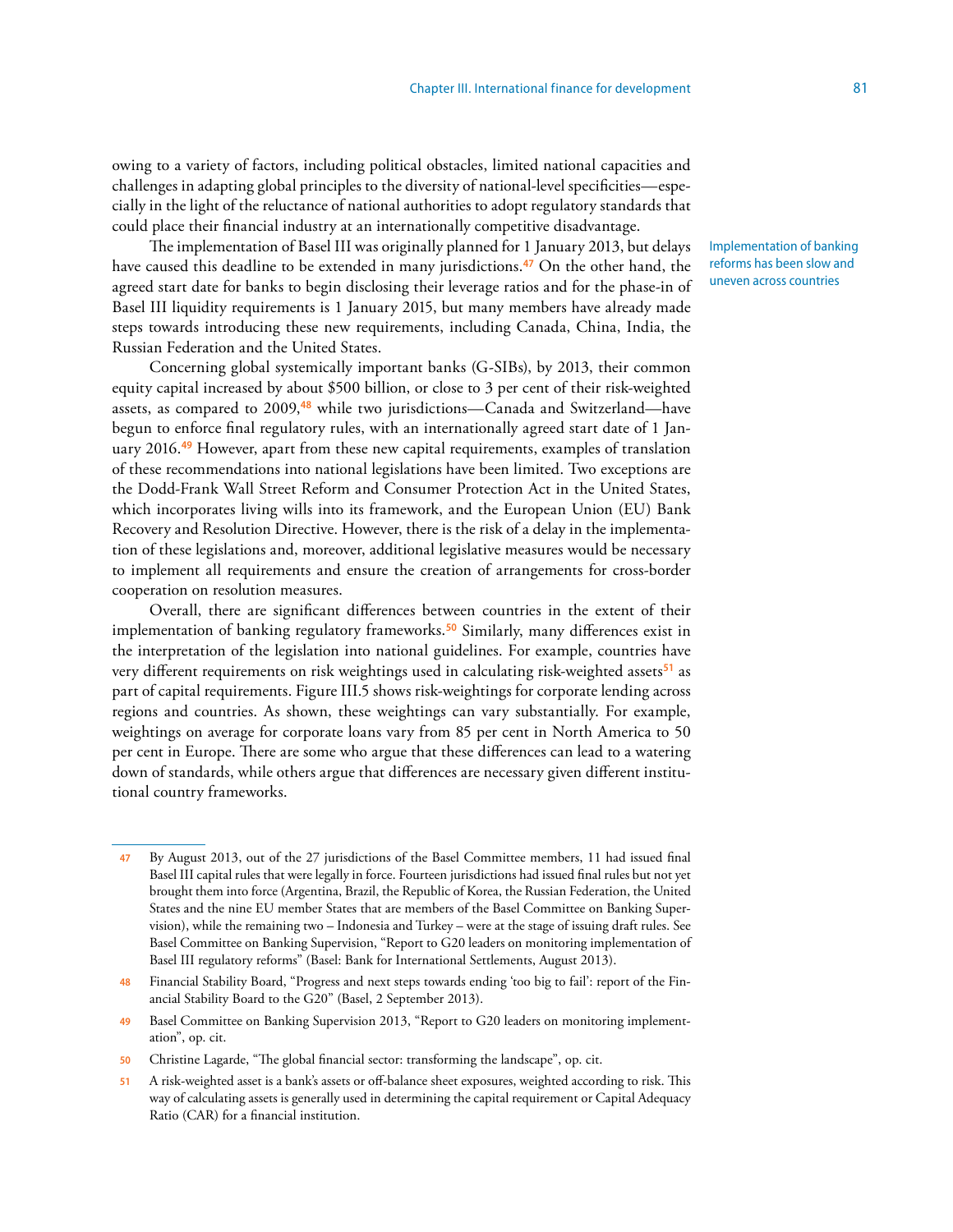

Figure III.5 **Minimum, maximum and average risk-weights for corporate lending by region**

**Source:** Vanessa Le Leslé and Sofiya Avramova, "Revisiting risk-weighted assets: why do RWAs differ across countries and what can be done about it?", IMF Working Paper, No. WP/12/90 (March 2012), p. 22. **Note:** Diamond indicates the average risk-weight.

The Basel III framework may not be fully suitable for developing countries

There are also some debates on the extent to which Basel regulations should be implemented in emerging market and developing economies, many of which fall outside of the Basel Committee on Banking Supervision member jurisdictions. The FSB has pointed out that some countries are hampered in implementing the Basel III framework as a result of inadequate resources and lack of capacity.**<sup>52</sup>** Outreach activities by international financial institutions and the Basel Committee, as well at the Basel Committee's increased emphasis on emerging markets are aimed at addressing these issues.**<sup>53</sup>** However, the actual relevance of these rules to developing and emerging countries has been questioned as Basel III was designed for financial institutions in developed countries, and is not necessarily fully appropriate for the rest of the world. For instance, as required by the Liquidity Coverage Ratio, banks need to hold corporate and government bonds, which can be in shorter supply and not particularly liquid, in countries with thinner, less liquid capital markets. In this respect, it has been argued that Basel III should not necessarily aim to cover all jurisdictions in all aspects because of major differences in national institutional arrangements.**<sup>54</sup>** This does not imply that developing and emerging countries should not be regulated, but rather that regulatory frameworks could be more effective when adapted to national circumstances.

## Implications of new regulations for financing sustainable development

Basel III may have the effect of limiting long-term lending and SME financing

While Basel III is in the early stages of implementation and its full impact is not yet clear, there has been some concern that the Basel capital adequacy rules might have the effect of limiting riskier lending by raising the cost of lending. In particular, Basel III imposes higher

**<sup>52</sup>** Financial Stability Board, "Monitoring the effects of agreed regulatory reforms on emerging market and developing economies (EMDEs)", 12 September 2013.

**<sup>53</sup>** Ibid., p. 6.

**<sup>54</sup>** Stephany Griffith-Jones, Shari Spiegel and Matthias Thiemann, "Recent developments in regulation in light of the global financial crisis", op. cit.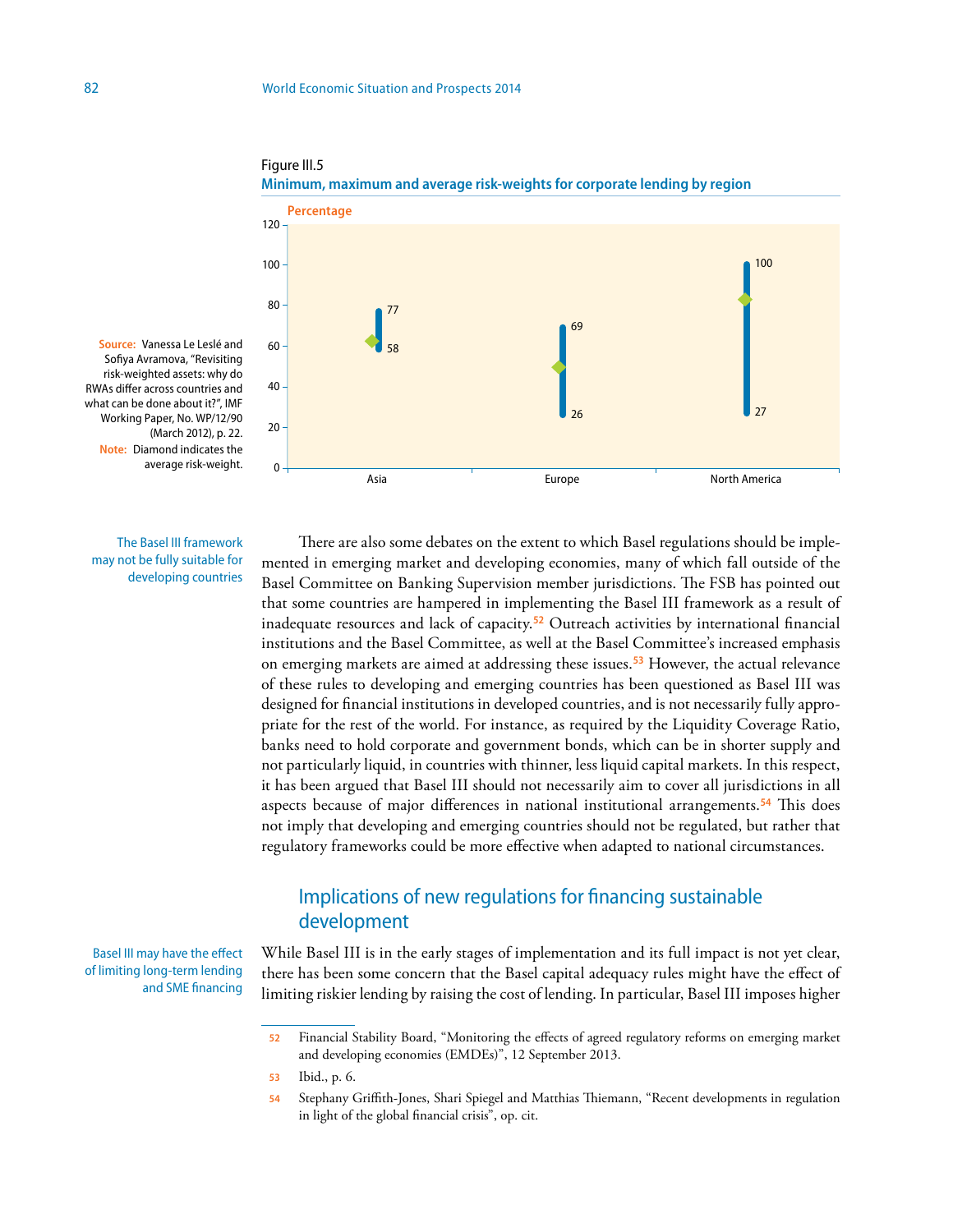costs on risky activities of banks to internalize the costs of risky behavior and incentivize banks to reduce risky activities. Indeed, this is considered an implicit goal of the Basel Accord.**<sup>55</sup>** In other words, by construction, the regulatory framework incentivizes a reduction in areas of high-risk investment. Yet, some of these higher-risk sectors are precisely those that need investment for achieving sustainable development. In the light of this trade-off, regulation needs to strike a balance between limiting risky lending while at the same time ensuring that investments in sustainable development enhancing activities are not unduly stifled. For example, as mentioned earlier, a key aspect of the Basel III regulations concerns the capital requirement ratio (ratio of capital to risk-weighted assets). This ratio incorporates higher risk weights for longer-term and/or higher-risk lending. It also implies higher risk weightings for areas without sufficient data on default histories, such as trade finance and green investments. As a result, there has been particular concern regarding the impact of Basel rules on long-term lending, including infrastructure lending, trade finance, innovation, and SME financing.

Recognizing the risk of lower SME lending, as shown in table III.2, the EU has allowed small companies to be incorporated into the retail category, which has a lower risk weighting (75 per cent) than unrated corporates. In addition, the Capital Requirement Directive IV reduced the risk weights for SMEs by further reducing the weights by a factor of 0.7169, bringing the risk weighting down to 57 per cent, in line with higher-rated corporate loans.

There are similar questions regarding trade financing, which is a particularly important form of credit for the developing world. Trade finance could be constrained in some cases by the leverage rule, which incorporates off-balance sheet items, such as letters of credit used in trade finance, at what many consider to be a high risk factor.

| <b>Loan Type</b>                                              |                                                                                                                                                                                                                                    | <b>Risk Weight</b> |
|---------------------------------------------------------------|------------------------------------------------------------------------------------------------------------------------------------------------------------------------------------------------------------------------------------|--------------------|
| Retail portfolios                                             | These are exposures to individuals or small businesses. Includes revolving credits,<br>loans and leases                                                                                                                            | 75%                |
| Mortgages on residential<br>property-owner occupied or rented | National regulators should ensure that strict prudential criteria are applied to<br>residential mortgage lending, such as substantial margin of additional security<br>over the amount of the loan based on strict valuation rules | 35%                |
| Commercial real estate                                        | 50% risk weighting may be granted in well-developed and long-established<br>markets for mortgages on office and/or multi-purpose commercial premises where<br>the loan does not exceed 50% of the market value                     | 100%               |
| Past due loans                                                | May be less than 50% if bank holds specific provisions $>$ 20% of the loan amount                                                                                                                                                  | 150%               |
| <b>Corporate Loans</b>                                        | Use external (Moody's, S&P) or mapped internal ratings                                                                                                                                                                             |                    |
|                                                               | AAA to AA-                                                                                                                                                                                                                         | 20%                |
|                                                               | $A+$ to $A-$                                                                                                                                                                                                                       | 50%                |
|                                                               | BBB+ to BB-                                                                                                                                                                                                                        | 100%               |
|                                                               | $B+$ and below                                                                                                                                                                                                                     | 150%               |
|                                                               | not rated                                                                                                                                                                                                                          | 100%               |

#### Table III.2

**Summary of Basel corporate risk weights for banks using the standardized approach in the European Union**

**Source:** Financing for Development Office, UN/DESA.

**55** IMF, *Global Financial Stability Report: Restoring Confidence and Progressing on Reforms* (Washington, D.C., October 2012).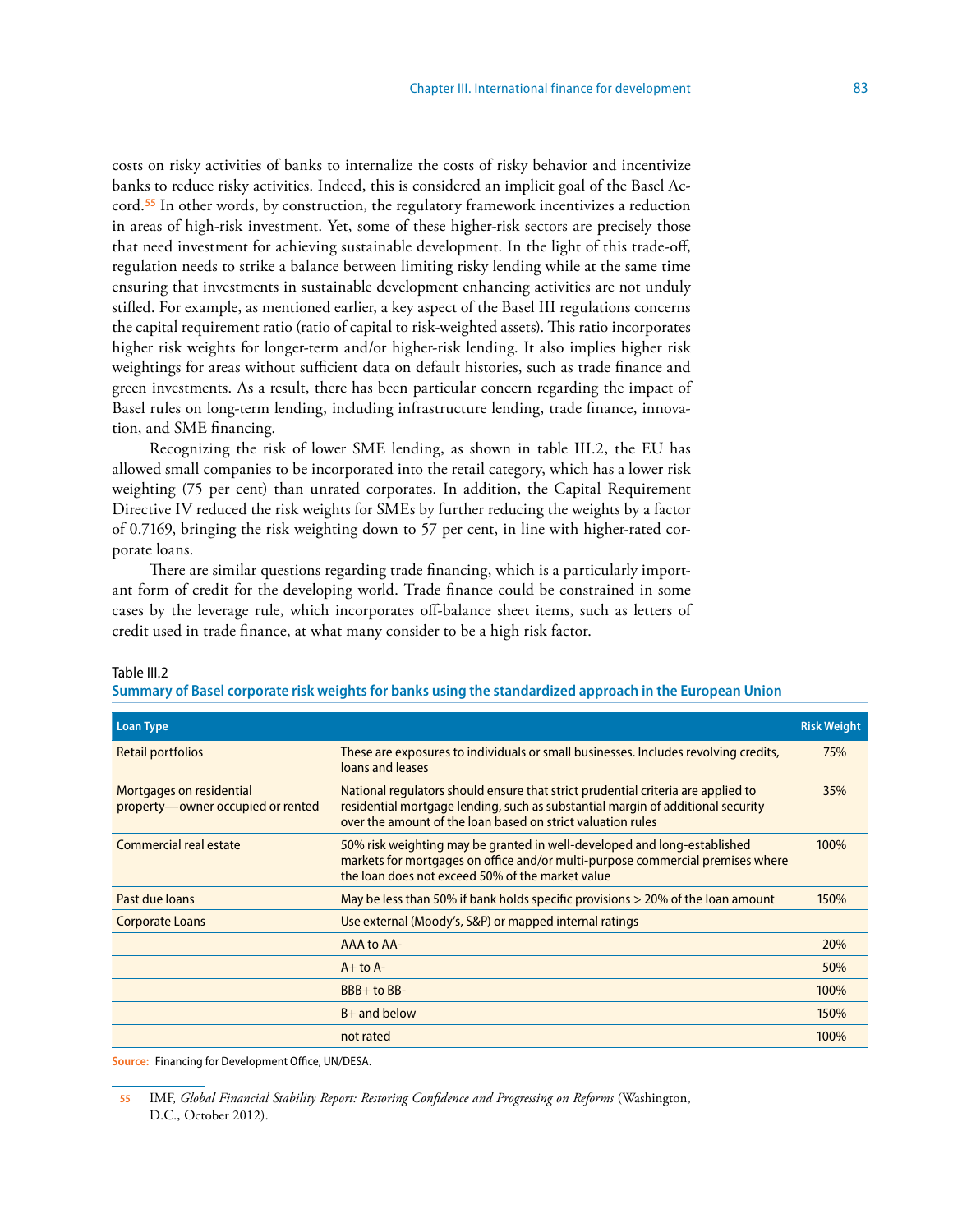The different requirements of the Basel III rules create incentives that can potentially impact investment across sectors

More broadly, the different requirements of the Basel III rules (such as capital, leverage and liquidity requirements) create implicit incentives for investment, which differ across different types of banks as well as across jurisdictions. This is illustrated by the Global Financial Markets Association's Basel III leverage ratio survey, which covers 26 banks across Canada, Japan, United States and Europe (including 18 out of 28 G-SIBs).**<sup>56</sup>** For more than half the banks surveyed, the leverage ratio was cited as the binding constraint rather than the risk-based capital requirement ratio. Indeed, for larger banks, the leverage requirement is likely to constrain their lending before the capital requirement takes effect. By contrast, smaller banks are likely to be less constrained by leverage rules in comparison with the capital requirement rules. The interplay of these different requirements may have stronger consequences in regions that are most reliant on bank financing, such as Asia and Europe.

Despite these concerns, not all jurisdictions are focusing sufficiently on the extent of the incentive implications of the new regulations across sectors. One argument often made is that regulations should focus on reducing risks while other policy measures should focus on incentivizing investment. In this regard, the broader discussion on financing sustainable development includes other policy measures, including direct investment through development banks, low-interest loans, subsidies, and different forms of private public partnerships. Yet, in the current economic context, in many countries public funds for such measures are limited. Furthermore, it can be argued that there is a need to view economic policymaking outside of a silo approach, including appreciating the underlying incentives implicit in policies, including in the regulatory structure.

Overall, the goal should be to maintain strong capital buffers, while at the same time reducing negative incentives or even promoting positive incentives for investment. There are two potential approaches. First, rules can be adjusted as necessary when access to credit in important sectors is seen as restricted. This can be cumbersome and slow, but is likely the preferred route for countries already implementing Basel III. Alternatively, a regulatory framework could be based on broad-based simple regulations, such as high capital ratios and low leverage ratios, with simple countercyclical rules built in.**<sup>57</sup>** This could encourage safety and stability while allowing banks intermediate credit in ways that are conducive to sustainable development.

#### Progress in regulating shadow banking

In the wake of the new banking regulations, there is concern that risky activities that require higher capital could shift from the regulated banking system to shadow banking practices, representing a form of regulatory arbitrage. Shadow banking is defined as "credit intermediation involving entities and activities (fully or partially) outside the regular banking system",**<sup>58</sup>** and includes derivatives, money market funds, hedge funds, structured finance vehicles and other investment funds. Despite this wide range, these entities have two common elements: they are not subject to the banking sector regulatory framework

Risky activities could shift from the regulated banking system to the shadow banking sector

**<sup>56</sup>** Global Financial Markets Association and others, "Comments in response to the consultative document on the revised Basel III leverage ratio framework and disclosure requirements", 20 September 2013, available from http://gfma.org/correspondence/item.aspx?id=536.

**<sup>57</sup>** It may still be appropriate to have some specific regulations in particular areas, but only when they are areas that are relatively self-contained and for which regulators have access to full information.

**<sup>58</sup>** For a more detailed discussion and critique of these measures and policy implications for emerging market countries, see Stephany Griffith-Jones, Shari Spiegel and Matthias Thiemann, "Recent developments in regulation in light of the global financial crisis", op. cit*.*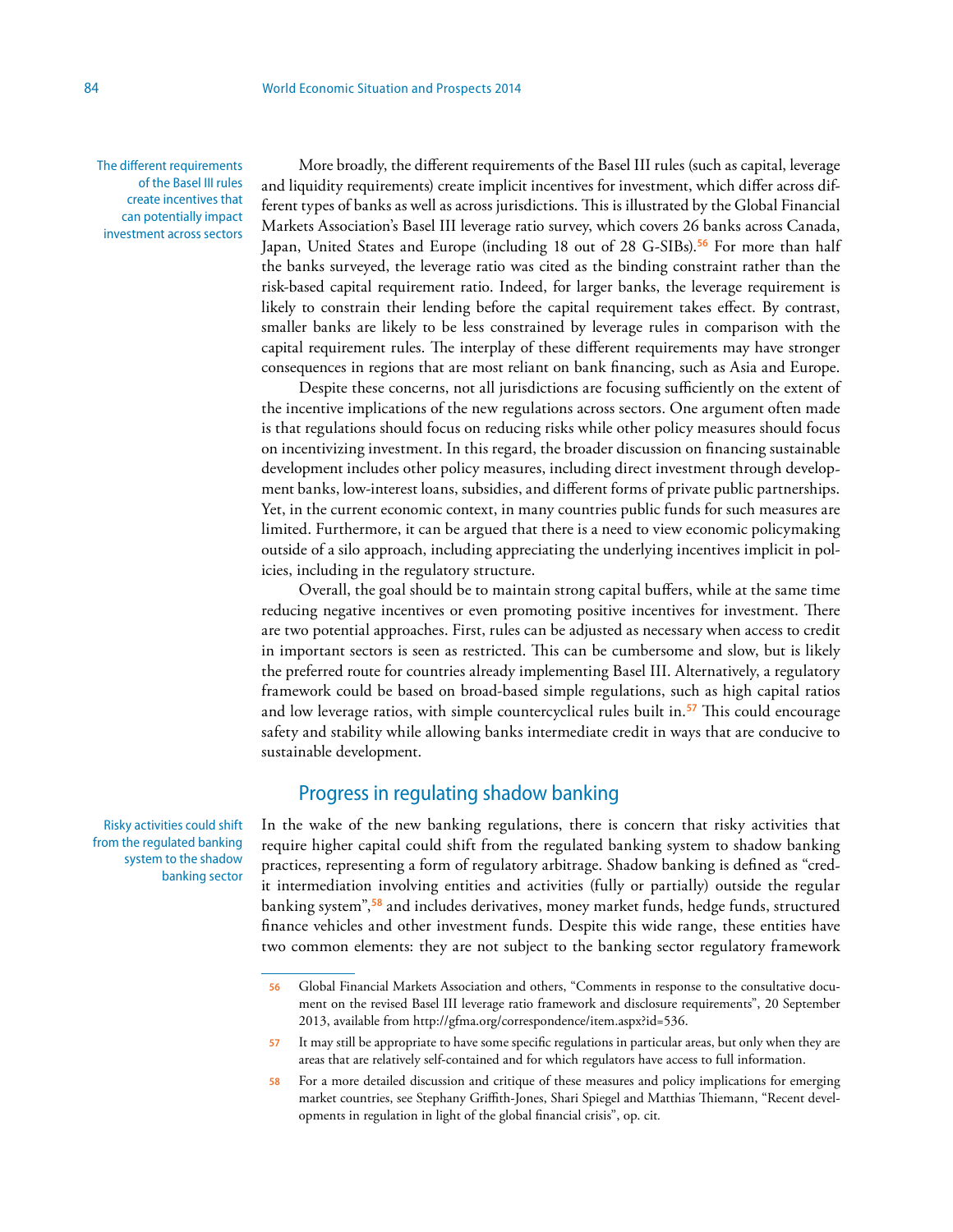and they lack direct access to a liquidity backstop through a public lender of last resort, which makes them riskier than banks. Moreover, most of these entities are subject to markto-market accounting, thus amplifying procyclicality—an effect exacerbated by both a lack of transparency and the complexity of many shadow banking products. This in turn leads to mispricing of securities, potentially worsening boom and bust cycles.

In the past decade, the value of shadow banking has increased substantially, from an estimated \$26 trillion in 2002 to \$67 trillion in 2011 (the most recent estimate to date), while its share of total financial intermediation decreased since the onset of the crisis from 27 per cent in 2007 to 25 per cent in 2009-2011. According to the FSB, the aggregate size of the shadow banking system is about half the size of banking system assets.**<sup>59</sup>** The FSB has spearheaded the process of designing a framework for managing systemic risks in the shadow banking system. The latest policy recommendations issued in September 2013 focus on five thematic areas: (i) mitigating the spillover effect to the regulated banking system; (ii) reducing the susceptibility of money market funds to "runs"; (iii) assessing and aligning incentives associated with securitization; (iv) mitigating risks and procyclical incentives associated with specific securities; and (v) assessing and mitigating systemic risks posed by other shadow banking entities and activities.

The FSB has established an annual monitoring exercise to assess the global trends and risks of the shadow banking system; this system now includes jurisdictions covering 90 per cent of global financial system assets, and has put forward a calendar for national implementation of these new regulations with a peer review set for 2015.**<sup>60</sup>** In September 2013, the G20 endorsed both this exercise and the bid to identify global systemically important non-bank non-insurance financial institutions by end-2013.**<sup>61</sup>** The recognition of the need to regulate shadow banking is an important step forward. However, without implementation of regulatory measures at the national level, recommendations made by the FSB are unlikely to prevent the systemic risks of shadow banking from impacting the regulated banking sector.

#### **Derivatives**

In 2008, the crisis exposed several risks associated with unregulated derivatives, which dramatically increased leverage in the system. Risks were noted particularly in the overthe-counter derivatives market, including a lack of transparency regarding counterparty exposures, insufficient collateralization, uncoordinated default management, and concerns about market misconduct. The G20 responded by agreeing to improve transparency, mitigate systemic risk and prevent market abuse, with several measures to be taken by the end of 2012.**<sup>62</sup>** Overall, the FSB reported some progress on this agenda, with three quarters of FSB member jurisdictions intending to have relevant legislation by the start of 2014, and the creation of central clearing requirements in most derivatives markets. However, at the

The regulation of the derivatives market remains behind schedule

**<sup>59</sup>** Financial Stability Board, "Global shadow banking monitoring report 2012", 18 November 2012.

**<sup>60</sup>** Financial Stability Board, "Strengthening oversight and regulation of shadow banking: an integrated overview of policy recommendations", 18 November 2012.

**<sup>61</sup>** See the G20 Leaders' Declaration at the St. Petersburg Summit, September 2013, p. 17.

**<sup>62</sup>** All over-the-counter derivatives contracts should be reported to trade repositories; all standardised contracts should be traded on exchanges or electronic trading platforms; and non-centrally cleared contracts should be subject to higher capital requirements with the establishment of minimum margining requirements. See Financial Stability Board, "OTC derivatives reforms progress: report from the FSB Chairman for the G20 Leaders' Summit", 2 September 2013.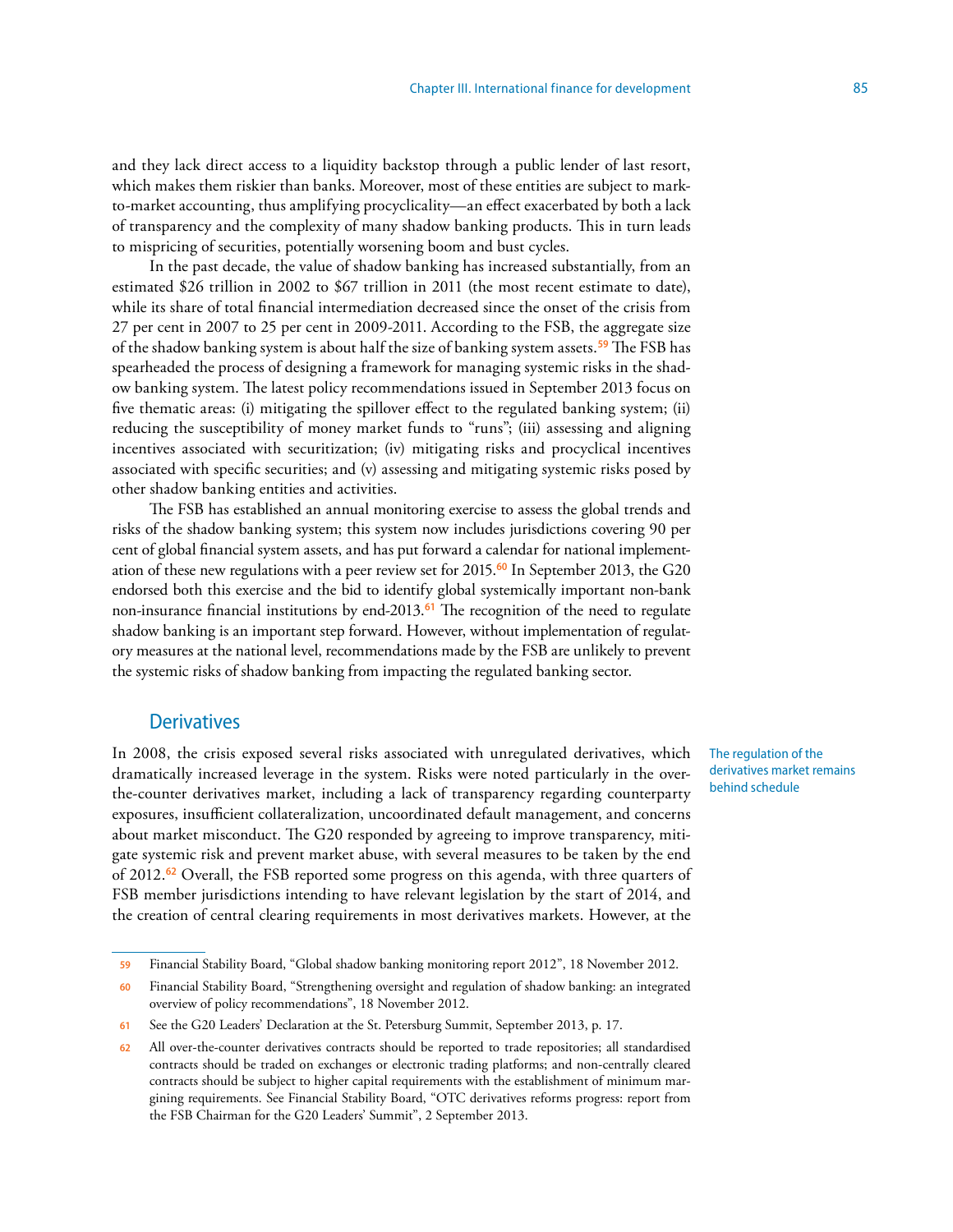time of writing, the FSB had not reported on any legislative reform actually implemented at the national level to regulate the derivatives market, implying that derivatives are not necessarily regulated more effectively than in 2008.

### Regulating the credit rating agency industry

Credit ratings play an important role in financial markets by reducing informational asymmetries between lenders and borrowers. In theory, credit ratings should support economic and development activities by lowering the cost of intermediation. However, the rating agencies were strongly criticized for failing to correctly rate the risks of securitized products prior to the financial crisis.

In particular, ratings on certain structured products have proven to be highly inaccurate. Indeed, the failure of credit rating agencies (CRAs) to properly assess the inherent risk of collateralized debt obligations and related products contributed to the subprime mortgage crisis and the ensuing world financial and economic crisis. There have also been questions of the accuracy of sovereign debt ratings, particularly in ratings prior to recent sovereign debt problems in some European countries. In general, the current process for sovereign ratings tends to incorporate more of the analysts' judgement on political and other issues than other rating sectors. On the other hand, evidence appears to indicate that ratings on corporate debt, for which there is a significant amount of historical data, have been relatively accurate.

There are several underlying issues that have been identified with regard to the failings of CRAs, both with regard to the structure of the industry and the business model and the ratings methodologies. First, there is a high level of concentration in the industry, which is dominated by the three main CRAs (Standard and Poor's, Moody's and Fitch). This has resulted in a lack of competition in the industry. In addition, there are significant conflicts of interest since it is the borrowers who pay the agencies to obtain their ratings. Ratings have also exhibited considerable procyclicality, with many ratings being raised during boom periods and lowered during slowdowns when financing is most needed, as discussed below. This has exacerbated volatility in credit flows.

There are also issues of transparency, which make it difficult for investors to assess the accuracy of ratings. This is particularly the case with sovereign ratings, which often involve qualitative and quantitative analysis, and should be seen as more of a tool for evaluation than a standard. At the same time, sovereign debt ratings can wield considerable influence on the ability of countries to borrow and finance development.

In addition, there has been an over-reliance on many ratings on the part of some market participants. First, ratings have been built into regulatory frameworks, such as Basel capital requirements. Many investors also rely on credit ratings in a mechanistic fashion, without doing internal credit screening. To that extent, investors should perform their own research and risk management, while regulators need to reduce reliance of ratings in regulations.

In response to these problems, policymakers have begun to develop new regulations for CRAs. The FSB has published "Principles for reducing reliance on credit rating agencies" along with a road map for their implementation, which were approved by the G20. These principles aim to reduce the "hard wiring" of credit ratings in standards, laws and regulations, and to provide incentives for financial institutions to develop their own capacity to assess credit risk.**63** The International Organization of Securities Commis-

Lack of competition in the ratings industry contributed to the failings of CRAs

**<sup>63</sup>** Financial Stability Board, "Roadmap and workshop for reducing reliance on CRA ratings", FSB report to G20 Finance Ministers and Central Bank Governors, 5 November 2012.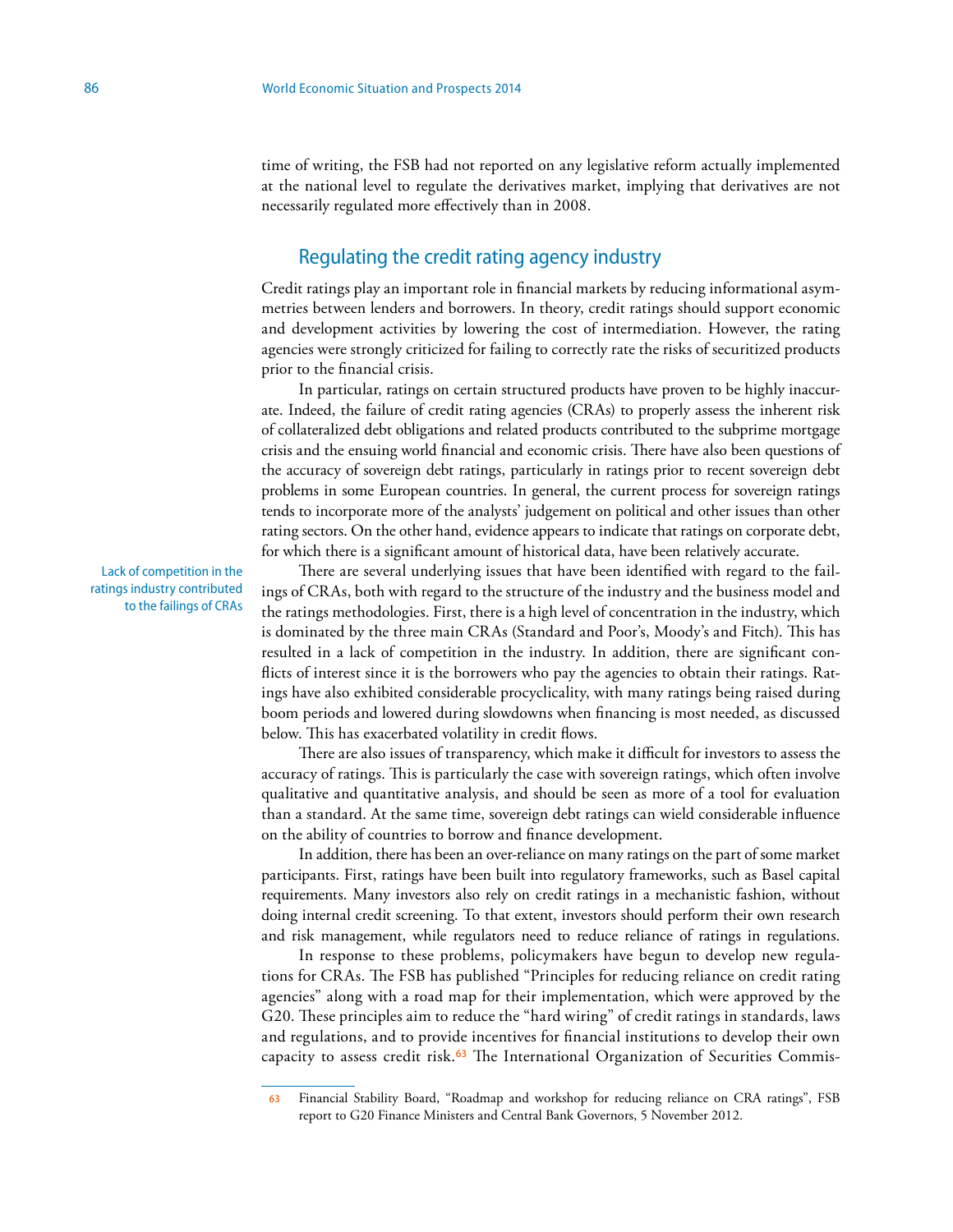sions, a trade group, has also established a code of conduct for credit rating agencies and is carrying out a peer review.

The response of Governments has been varied. A number of countries have implemented reforms, such as Argentina, China and the United States, and the EU.**<sup>64</sup>** In the United States, the implementation of the Dodd-Frank Act (2010) requires the complete removal of references to CRA ratings from the Securities and Exchange Commission (SEC) regulations and empowers the SEC with an Office for Credit Ratings to oversee credit ratings agencies. As a result, the new capital rules for banks eliminate ratings from the standardized approach, as discussed above. In the EU, the latest CRA III regulation approved in June 2013 requires the relevant regulatory agency—the European Securities and Markets Authority—to draft regulatory technical standards on the European Rating Platform, on the disclosure of requirements for structured finance instruments, and on the periodic reporting on fees charged by CRAs.

Potential proposals to further address weaknesses in the rating system include: the establishment of a global rating platform, based on a uniform rating scale, to compile information and give investors access to ratings; increased transparency in ratings methodologies and assumptions; mechanisms to increase competition, notably the creation of domestic rating agencies, whether public or private; and, to reduce conflicts of interest, the creation of alternative structures (such as investor organizations that collectively request ratings) under new business models where the investors would pay for the rating, or whereby investors maintain the power to choose which CRA is hired.

In addition, there have been calls for mechanisms to reduce the procyclicality of ratings. For example, rating agencies often describe their process as being "forward looking". This can imply that ratings are based on analysts' predictions. However, based on private sector performance, analysts are rarely correct more than 40 per cent of the time.**<sup>65</sup>** Rather than tying ratings to specific predictions based on macroeconomic cycles, an alternative approach would be to assess ratings throughout a cycle, so that the rating would reflect how well different borrowers could withstand different degrees of economic slowdown, as well as liquidity crises. Such steps could be taken by CRAs themselves, but given the role of ratings in the financial system, there is an important role for Governments in working with the industry to strengthen the ratings process.

#### Financial inclusion

One of the primary goals of an effective financial system, which has not been fully incorporated into the reform agenda, is the importance of access to finance and financial services for all. Most recently, the Basel Committee on Banking Supervision, the Financial Action Task Force, and the International Association of Insurance Supervisors have revised their normative standards to strengthen financial inclusion through the proportionality principle—that is, the balancing of risks and benefits against costs of regulation and supervision. Further guidance is required on how to apply proportionality in the design of regulatory and supervisory frameworks to promote responsible financial inclusion at the country level. At the same time, there is no one-size-fits-all approach for building an inclusive financial system. Some countries have placed priority on building a nationwide electronic payment

Consideration should be given to proposals for addressing underlying weaknesses in the structure, business models and methodologies of the ratings industry

**<sup>64</sup>** Financial Stability Board, "Credit rating agencies: reducing reliance and strengthening oversight", Progress report to the St. Petersburg G20 Summit, 29 August 2013.

**<sup>65</sup>** United Nations, *World Economic and Social Survey 2011*, op. cit.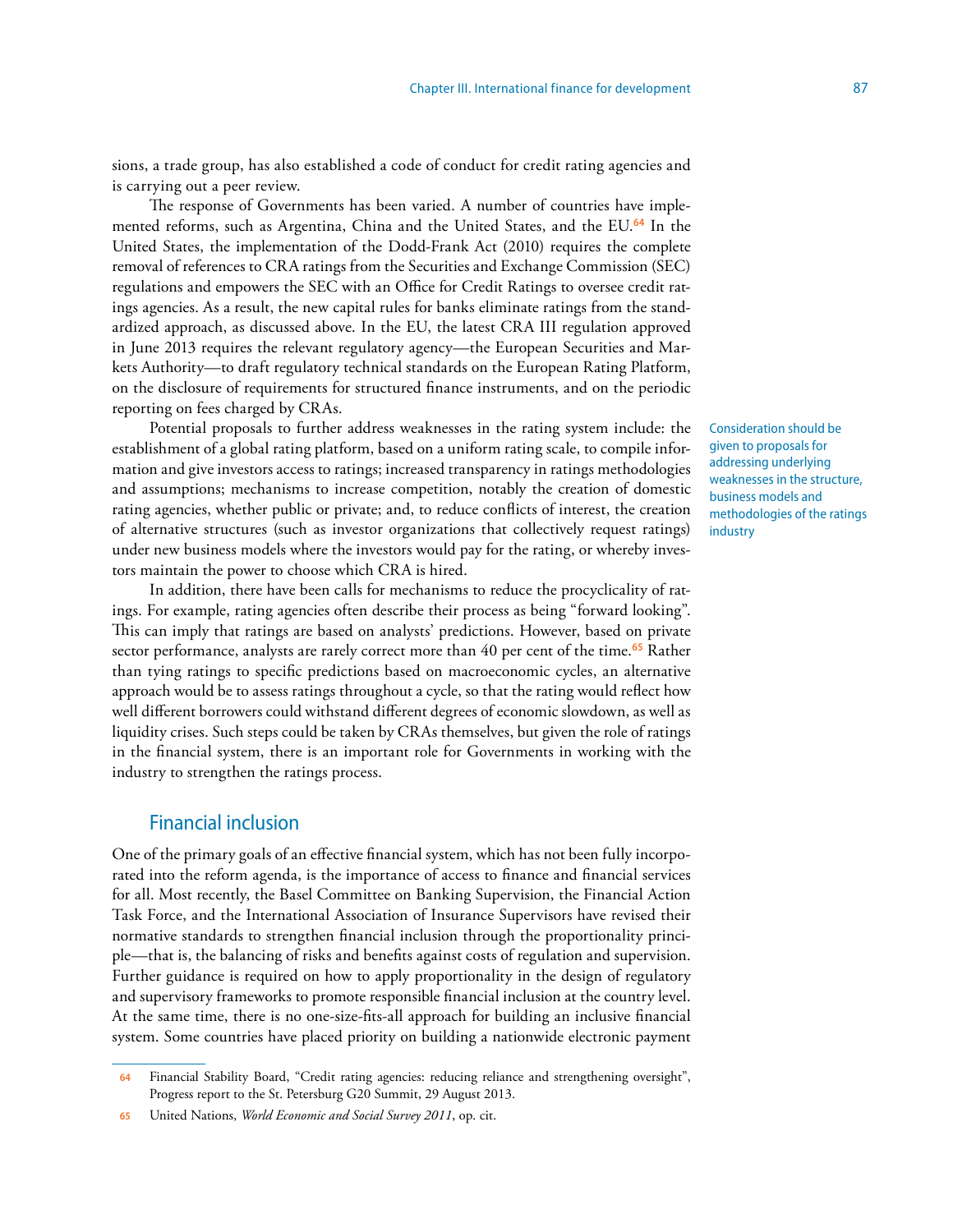system, while others have focused on access to credit for SMEs, and still others have focused on the need to improve the quality of usage, financial education and consumer protection. In all cases, coordination among a wide array of public and private actors is vital in order to arrive at a regulatory framework conducive to inclusive finance.

## **International development cooperation and official flows**

### Official development assistance

In addition to private flows, public resources play an important role in the international financial system. Public and private flows should be viewed as complements, not as substitutes for each other, as each has very different objectives. Despite small (but growing) pockets of socially conscious investors, most private capital remains driven by the profit motive. As a result, the private sector will under-invest in public goals when the expected return is lower than the expected return on other investment opportunities (on a risk-adjusted basis). Hence, it is important to recognize that public financing and public sector policies will remain essential.

International public financing is indispensable in two key areas. First, it remains essential for countries that do not have sufficient resources to fulfil development goals, such as the LDCs, where ODA accounts for approximately half of all external financing.**<sup>66</sup>** In addition, international public finance is needed for areas that the private sector does not finance sufficiently, such as global public goods, including climate change mitigation and adaptation. International public finance thus mirrors the main purposes of public finance more broadly—first, for equity (the distributive function of public finance, motivated by ethical concerns), and second, for allocative efficiency (addressing market failures and the provision of national and global public goods).**<sup>67</sup>**

Nonetheless, despite increasing needs, the most recent ODA figures published by the Organization for Economic Cooperation and Development (OECD) indicate that ODA has now been dropping for two years. Following a sustained increase in ODA from 2000 to 2010, ODA fell by 4 per cent in real terms in 2012, after a 2 per cent drop the previous year. ODA dropped particularly sharply in the poorest countries. Bilateral ODA to East, West, Central and Southern Africa fell by 7.9 per cent between 2011 and 2012 to \$26.2 billion, while ODA to the African continent as a whole fell by 9.9 per cent. Likewise, bilateral ODA to LDCs fell by 12.8 per cent to \$26 billion.**<sup>68</sup>**

Excluding 2007, which saw the end of exceptional debt relief operations, the recent fall in ODA is the largest since 1997. The OECD has attributed this fall to the continuing financial crisis and euro area turmoil, which caused austerity measures to be implemented in Europe and weak fiscal positions across the developed world. Indeed, the sharpest drops in ODA, which were observed in Greece (-17 per cent), Italy (-34.7 per cent), Portugal (-13.1 per cent) and Spain (-49.7 per cent), tend to confirm this interpretation.

These negative developments represent a clear retreat from the internationally agreed aid targets. OECD Development Assistance Committee (DAC) donors' ODA represents

ODA has been falling for two years owing to economic difficulties in donor countries

**<sup>66</sup>** UNCTAD, *Least Developed Countries Report 2012* (United Nations publication, Sales No. E.12. II.D.18).

**<sup>67</sup>** The third purpose of public finance is stabilization. For further detail see United Nations, "The variety of national, regional and international public sources for development finance", Report of the UNTT Working Group on Sustainable Development Financing, chap. 2 (New York, 2013).

**<sup>68</sup>** OECD, "Aid to poor countries slips further as governments tighten budgets", 3 April 2013.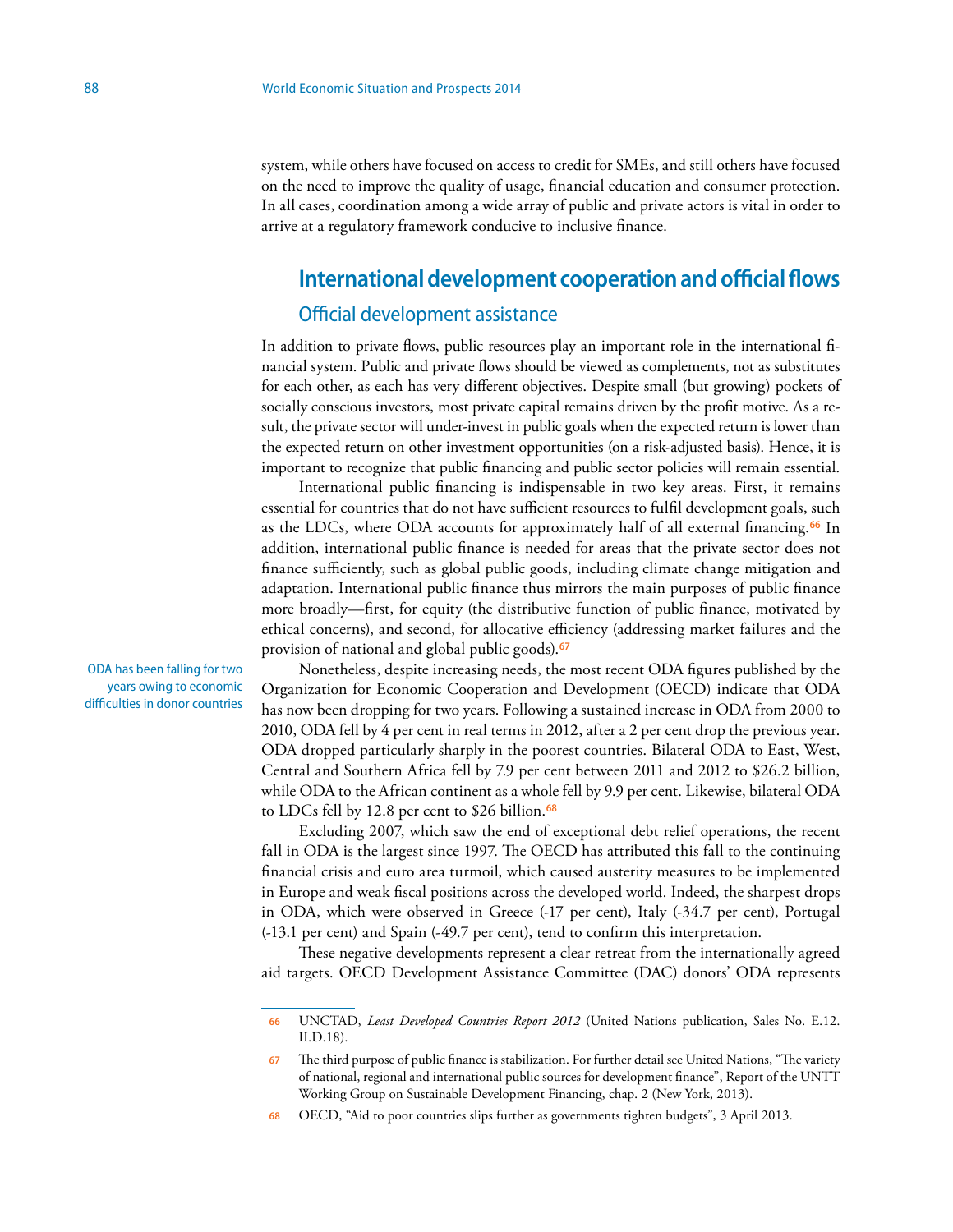0.29 per cent of their gross national income (GNI), well short of the United Nations target of 0.7 per cent. OECD DAC donors also fell short of LDC ODA targets of between 0.15 and 0.20 per cent of GNI.

As concerns about environmental degradation have grown, aid targeting environmental sustainability has increased. Between 1997 and 2010, aid that had environmental sustainability as a principal objective has grown more than threefold, reaching \$11.3 billion in 2010. More broadly defined environmental aid—the sum of all activities that have environmental issues as main or principal objectives—now represents a quarter of all bilateral aid. This represents a shift in aid allocation in favour of issues of international concern and global public goods. While these often have large developmental benefits, it is important that they do not crowd out traditional ODA.

Looking forward, while country programmable aid**<sup>69</sup>** is expected to bounce back in 2013, it is expected to remain flat between 2014 and 2016, although the uncertainty of the current economic environment means that such longer-term trends are difficult to predict.**<sup>70</sup>**

#### South-South and regional cooperation

At the same time, South-South flows have been increasing. While a number of DAC countries, such as the United Kingdom of Great Britain and Northern Ireland, went against the above-mentioned trend and saw an increase in ODA, the sharpest increase for 2012 was recorded in two non-DAC donor countries, Turkey (98.7 per cent) and the United Arab Emirates (30.6 per cent).**<sup>71</sup>**

The dramatic increase in aid originating from Turkey and the United Arab Emirates reflects the increasingly important role of South-South aid and other forms of cooperation. South-South cooperation—concessional loans, grants and technical cooperation, specifically—was estimated to have reached between \$12.9 billion and \$14.8 billion in 2010 and it is expected to continue growing in the near future with increases planned by China, India and the Bolivarian Republic of Venezuela.**<sup>72</sup>** However, the term South-South cooperation is often understood more broadly to cover other forms of exchange and cooperation between developing countries, including trade, loans, technology sharing and direct investment. Such investment is often integrated into packages that include commercial transactions as well as grants and loans at concessional rates.

While South-South cooperation may thus help cushion the concurrent fall in ODA from DAC members, it cannot be considered a substitute. As acknowledged in the Global Partnership for Effective Development Cooperation—established in June 2012 in a follow-up to the Fourth High-Level Forum on Aid Effectiveness, held in Busan, Republic of Korea from 29 November to 1 December 2011—South-South cooperation can work in concert with traditional ODA, which has had a tendency to focus on humanitarian assistance, social interventions, and climate change mitigation and adaptation.

- **70** OECD, "Outlook on aid: survey on donors' forward spending plans 2013-2016", 3 April 2013.
- **71** OECD, "Aid to poor countries slips further", op. cit.
- **72** United Nations, "The variety of national, regional and international public sources for development finance", op. cit., pp. 6-7.

South-South cooperation is increasing but cannot be considered a substitute for ODA

**<sup>69</sup>** Country programmable aid is an alternative indicator to ODA for international public financing for development which has the advantage of indicating future trends with the publication of forward spending plans by OECD.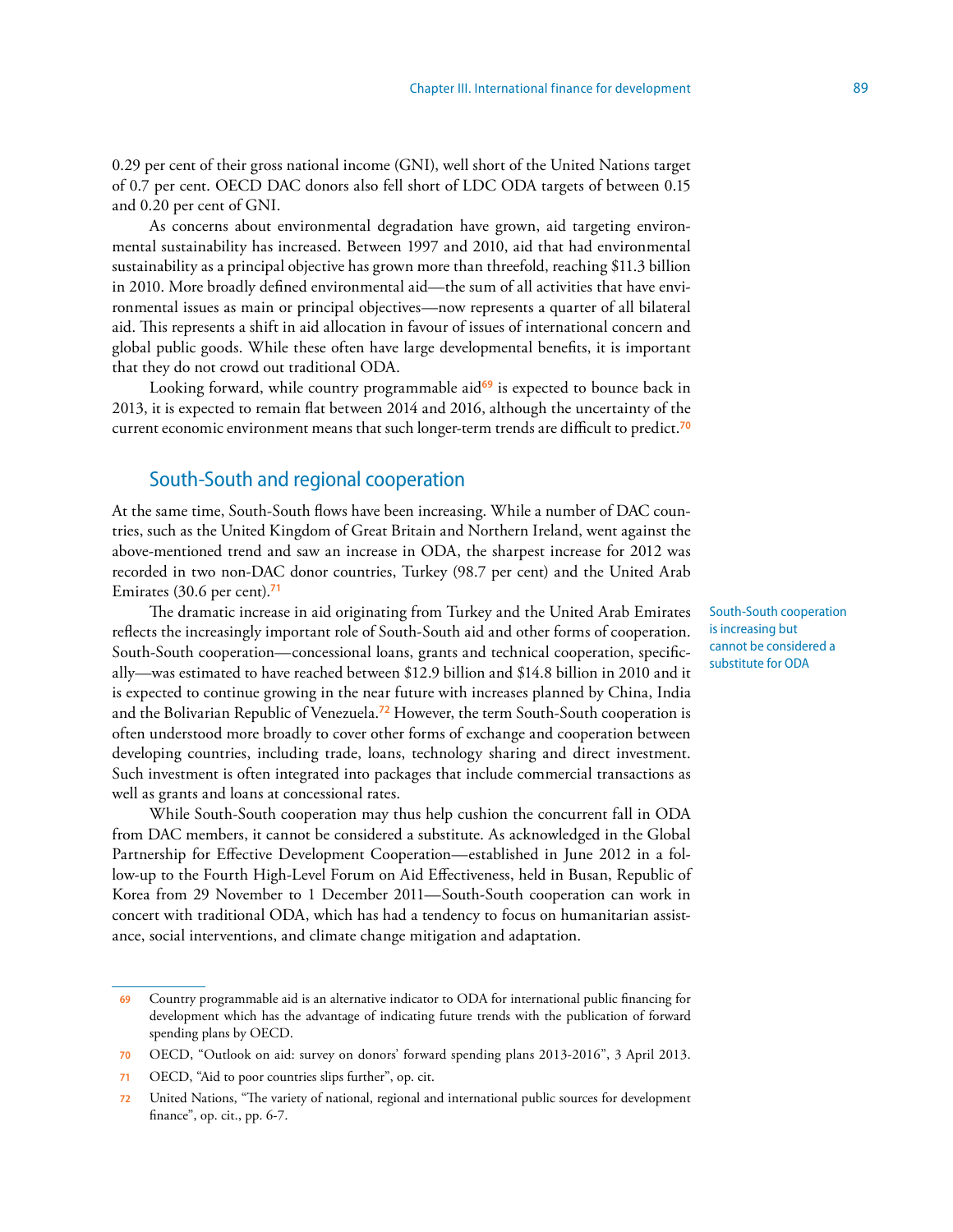#### Innovative sources of international finance for development

In the light of growing needs, there has been a search for new sources of international public financing for development, leading to increased interest in new and innovative sources of finance. However, the ability of such sources to mobilize sizeable new and additional financing has not yet materialized.

Existing innovative financing mechanisms can be categorized into three groups: those that raise new resources, those that intermediate existing resources, and those that disburse traditionally raised funds in innovative ways. Measures to raise new resources include international taxes, such as financial and currency transaction taxes, carbon taxes, and non-tax revenues, such as the IMF Special Drawing Rights for financing development. Such mechanisms have the potential to raise considerable amounts of financing. For example, the European financial transaction tax proposed by the European Commission and adopted by 11 EU member States, is expected to raise between  $\epsilon$ 30 billion and  $\epsilon$ 35 billion a year. It was originally supposed to enter into force on 1 January 2014, but will likely be delayed by at least six months.**<sup>73</sup>** Likewise, the World Bank estimated that a carbon tax of \$25 per ton on developed countries would raise \$250 billion annually by 2020.**<sup>74</sup>** This and other proposals are technically feasible, but face substantial political difficulties.

There have also been innovations in the intermediation and disbursement of existing resources, with a view to improving both the efficiency of flows and disbursement mechanisms. Existing intermediate mechanisms of innovative development finance are designed to restructure existing flows to better match financing with needs, reduce risk, pool philanthropic funds with official resources, or leverage official flows with private resources. To date, these mechanisms—such as the International Finance Facility for Immunization or Advance Market Commitments in the health sector—have been of relatively small size, but have often been effective at the task they have set for themselves. Innovations in disbursement have most prominently taken place through purpose-specific funds such as the Global Fund to Fight HIV/AIDS, Tuberculosis and Malaria and the GAVI Alliance. They have successfully brought together donor and recipient governments, philanthropists, the research community, civil society and the private sector into the health sector. However, the vast majority of contributions to such funds have come from existing ODA budgets and, to a smaller degree, from philanthropic organizations. Evidence to date therefore suggests that innovative financing mechanisms have so far created only limited resources additional to ODA (box III.1).

#### Box III.1

#### **Innovative sources of financing: the case of forests**

Innovative mechanisms have also increasingly been used in forest financing. However, similar to the broader experience with innovate development finance, they have largely relied on a sharp increase in public financing and official development assistance (ODA) in particular, rather than mobilizing additional public or private sources of financing.

Beginning in the late 1980s, ODA played a leading role as a source of financing for sustainable forest management. In the early 2000s, however, two innovative forms of forest financing appeared. The first of these was the establishment of a large number of national forest funds in different countries. Despite the mixed record of already established funds, such as the Indonesian Dana Reboisasi, national funds have

Proposals for new innovative mechanisms are technically feasible, but face substantial political difficulties

**<sup>73</sup>** Tom Fairless, "European financial transaction tax delayed", *Wall Street Journal*, 25 June 2013.

**<sup>74</sup>** World Bank Group and others, "Mobilizing climate finance", paper prepared at the request of the G20 Finance Ministers, 6 October 2011, p. 6.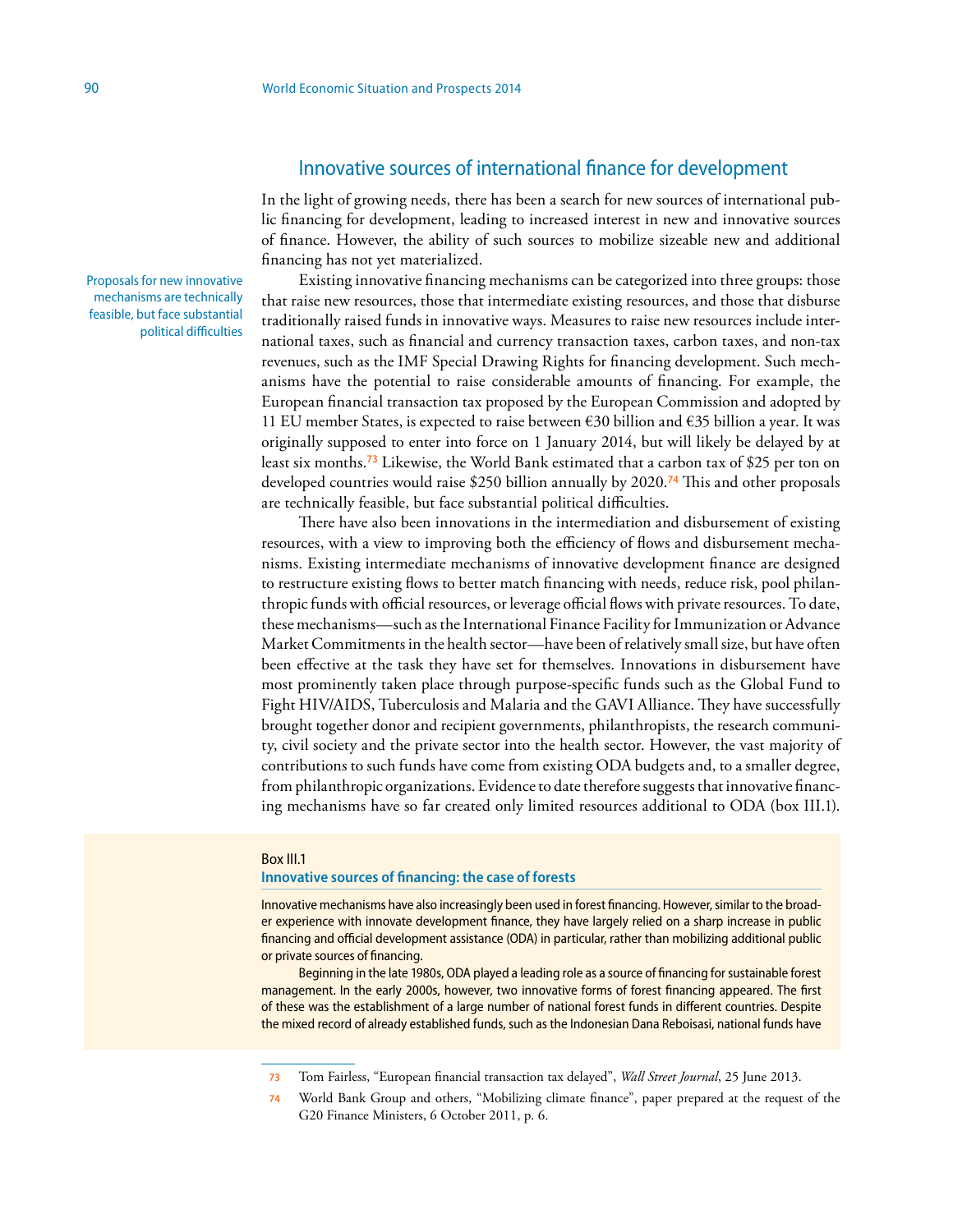been perceived as an innovative means of allocating international funds specifically for forests, while still respecting national sovereignty. Moreover, they have been put forward as a way of helping to leverage additional sources of financing and in particular attracting private sector financing, although evidence for this continues to remain scarce.

One example is Brazil's Fundo Amazônia (Amazon Fund), open to international funds and set up in 2008 by the Brazilian National Development Bank to finance the conservation and sustainable management of Brazil's share of the Amazon biome. As of August 2013, close to \$150 million has been donated to the Amazon Fund. While the fund is open to financing from both public and non-government sources, the vast majority of funding has so far been provided by the Governments of Norway (88 per cent) and Germany (8 per cent), with only 4 per cent coming from private sources, namely Petrobras, which is a semi-public company itself. The Amazon Fund has thus not been successful in tapping into the complementarity of public and private funds. This is characteristic of the majority of national forest funds, which have been successful in attracting public funds but not in mobilizing private financing other than from philanthropic organizations.

Reducing Emissions from Deforestation and Forest Degradation, or REDD, is the second type of innovative forest financing. First developed in 2005 during climate change negotiations under the United Nations Framework Convention on Climate Change (UNFCCC), REDD was quickly embraced by donors, not only because it promised to simultaneously reduce deforestation while mitigating climate change, but also because many saw in it a means of leveraging private sector financing through a carbon market-based mechanism. Protracted intergovernmental negotiations and disagreements on the creation of such a market since then have not dampened the enthusiasm of donors, who continue to see REDD as an economical means of financing both forests and climate.

In short, innovative sources of forest financing have not yet delivered in their promise to raise private sources of financing. Instead, their success comes from the enthusiasm they raised among international public donors, which has translated into an almost threefold increase in ODA allocated to forests in just two years, from \$515 million in 2009 to \$1,459 million in 2011 (figure III.1.1). This has raised concerns about the stability of forest financing especially during a period of overall falling aid. As the growth in financing is largely attributable to the popularity of REDD, there is also a risk that access to such financing will be tied to the ability to demonstrate a reduced rate of carbon stock depletion. This focus on a single function of forests (stocking carbon to mitigate climate change, that is) could come at the expense of local and indigenous rights and the multiple values of forests, including biodiversity, providing clean water for people and agriculture, and being the source of livelihood to 1.6 billion people, which together make sustainable forest management a major building block of sustainable development.

**Source:** UN/DESA.



#### Figure III.1.1. **Forestry sector ODA, 2000-2011**

**Source:** OECD StatExtracts database 2013.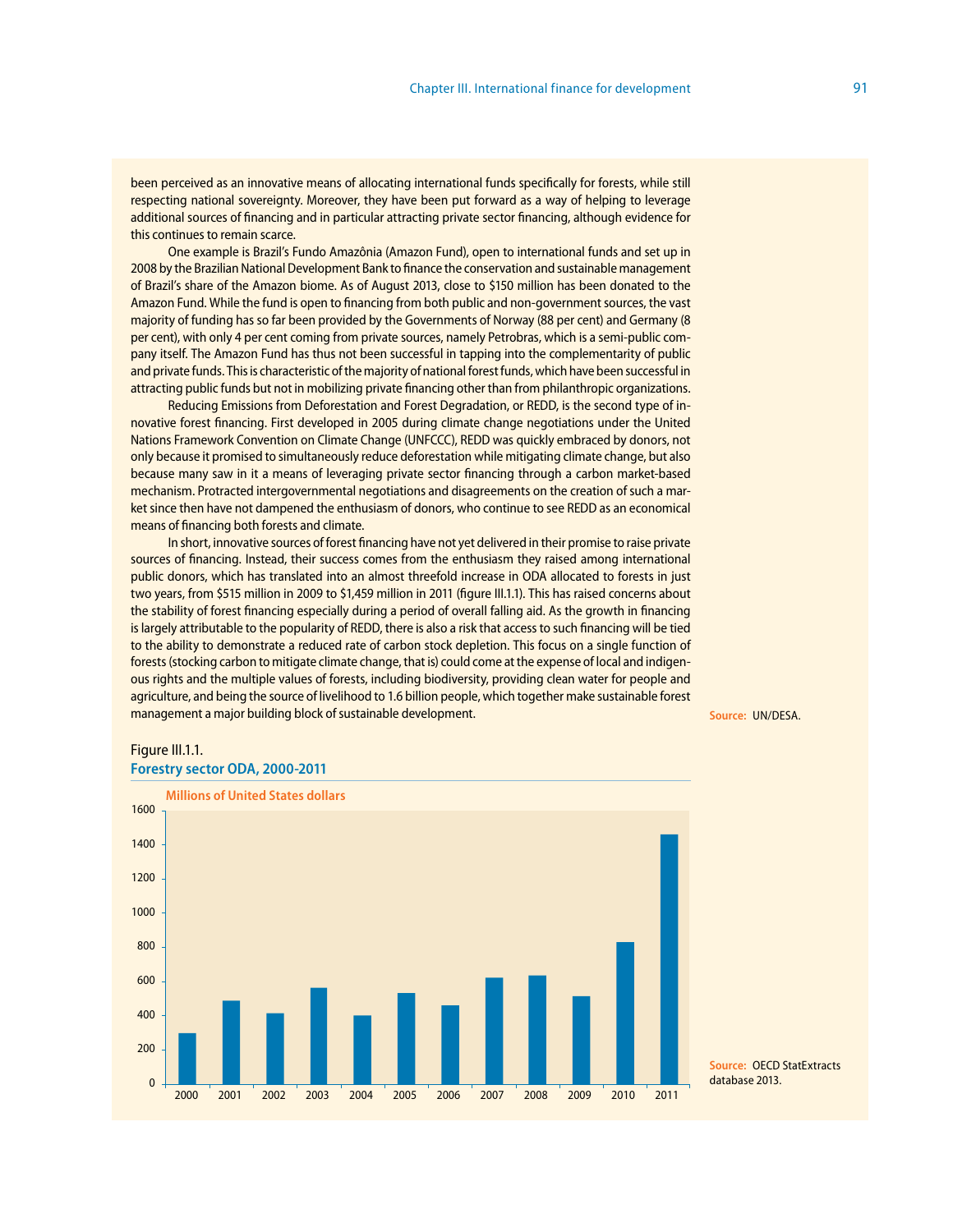#### Illicit capital flows and international tax cooperation

In the light of the increasingly urgent need to mobilize finance for sustainable development, the issue of responding to illicit financial flows, including those related to tax evasion and avoidance, has been at the forefront of high-level policy discussions. There is no universal definition of what constitutes illicit financial flows; in the context of this report, the concept refers to money that is illegally earned and/or illegally utilized and, in either case, transferred across borders.**<sup>75</sup>** Estimates of the total amount of illicit financial flows vary dramatically, in part because of definitional differences and in part because such flows are clandestine by nature. Amounts range from a 2005 estimate of \$540 billion**<sup>76</sup>** to a more recent estimate of \$858.8 billion to \$1,138 billion—for developing countries alone—for the year 2010.**<sup>77</sup>**

Two categories of illicit financial flows can be distinguished: tax-related flows, such as tax evasion and avoidance, and the funds resulting from illegal activities, such as the manufacturing, trading and selling of illegal narcotics. Concerning taxes, money illegally earned through tax evasion and then transferred abroad is illegal, but tax avoidance (exploiting the gaps in tax systems between countries) is often not defined as illegal in itself, and there is debate as to whether funds derived through tax avoidance should be considered illicit. However, Governments generally consider tax avoidance activities to be violating the will of national legislation and, as such, should result in policy and administrative responses.**78** In any case, the term "tax avoidance" is not used consistently to refer to purely legal activities;**<sup>79</sup>** anti-abuse provisions are often termed "General Anti-Avoidance Rules" or "Specific Anti-Avoidance Rules" that deny the intended legal effect of such avoidance arrangements.**<sup>80</sup>** The terms are used together in this report in the light of these issues.

Transfer pricing—the mechanism by which intragroup transactions are priced—can be done in a way representing one very specific and very complicated form of tax evasion or avoidance. Transfer mispricing most often makes use of differences in corporate tax rates by minimizing profits apparently made by group members in high tax jurisdictions and maximizing profits apparently made in low- or no-tax jurisdictions.

This issue is best addressed by ensuring that transfer pricing legislation is adapted to developing-country situations and priorities. Another challenge for developing countries is the gap in available data, information and resources they face when trying to determine what would have been charged between unrelated parties in such a transaction—the so-called arm's length price. The United Nations Committee of Experts on International Cooperation in Tax Matters has published the *Practical Manual on Transfer Pricing for* 

Estimates of the total amount of illicit financial flows vary dramatically but are in the hundreds of billions

**<sup>75</sup>** Alessandra Fontana and Martin Hearson, "Illicit financial flows and measures to counter them: an introduction", U4 Brief, No. 9 (September 2012).

**<sup>76</sup>** Raymond W. Baker, *Capitalism's Achilles Heel: Dirty Money and How to Renew the Free Market System* (Hoboken, New Jersey: John Wiley & Sons, 2005).

**<sup>77</sup>** Dev Kar and Sarah Freitas, "Illicit financial flows from developing countries: 2001-2010" (Washington, D.C.: Global Financial Integrity, December 2012).

**<sup>78</sup>** United Nations, "The variety of national, regional and international public sources for development finance", op. cit., p. 5.

**<sup>79</sup>** See, for example, "Tempted by tax avoidance?: a warning for people thinking about avoidance schemes", available from [http://www.hmrc.gov.uk/avoidance/tempted.htm, accessed 15 November 2013.](http://www.hmrc.gov.uk/avoidance/tempted.htm accessed 15 November 2013)

**<sup>80</sup>** Ernst & Young, "GAAR rising: mapping tax enforcement's evolution", February 2013, p.2.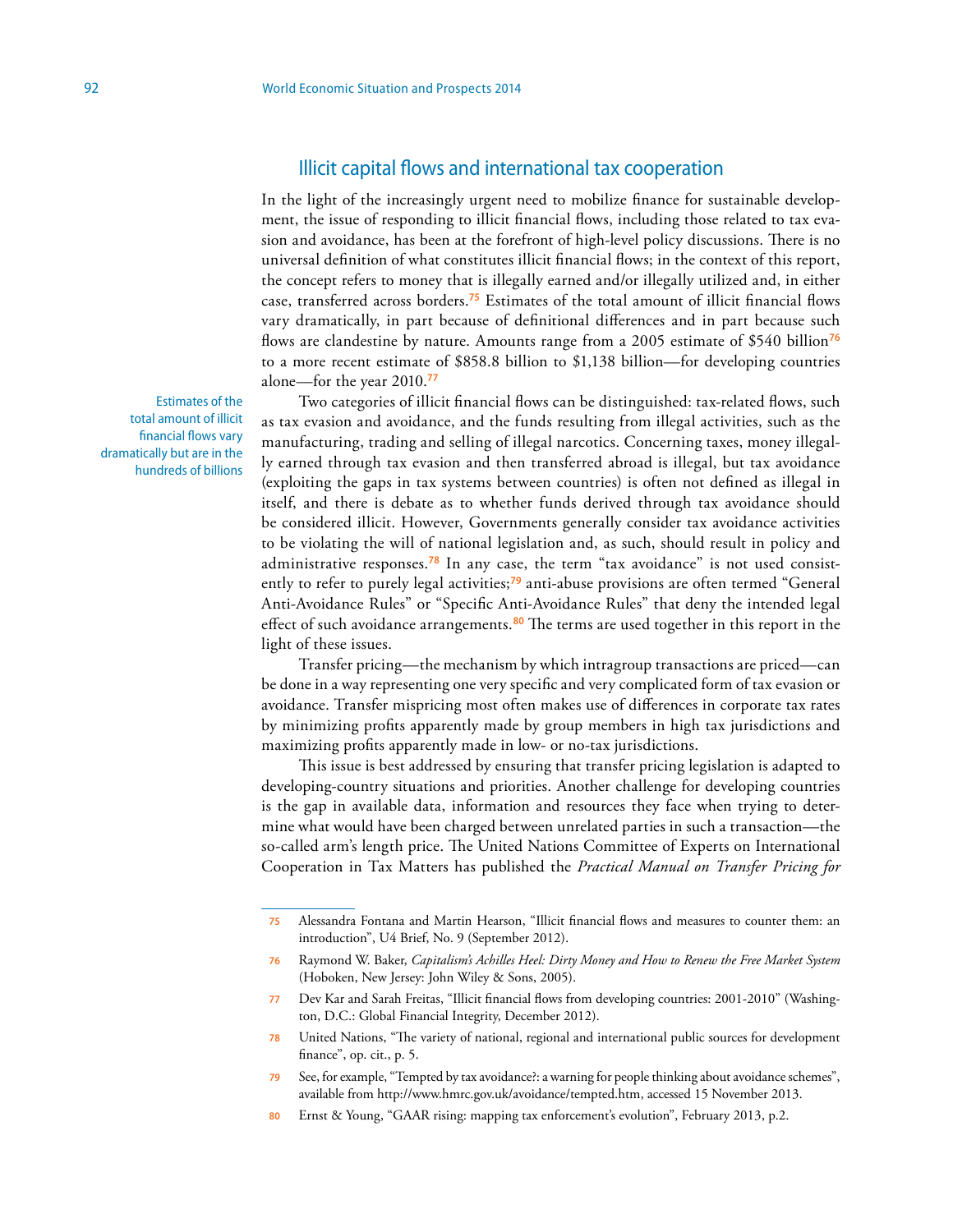*Developing Countries*, **<sup>81</sup>** which offers practical guidance for administrations and taxpayers on addressing mispricing of intragroup transactions.

Curbing illicit financial flows is dependent on capable customs administrations, financial intelligence and the availability of anti-money-laundering experts. Moreover, political will from developed and developing countries is needed. Illicit financial flows affect each country in a different way, but they impact both developed and developing countries. At the St. Petersburg Summit in September 2013, G20 leaders advocated greater transparency and flows of information between jurisdictions to tackle this problem. The details of this proposal are being worked out currently; how it benefits and/or burdens developing countries will depend on the final form of the proposal, including its administrative requirements, the preconditions for accessing such information and the extent to which assistance is provided for both making and responding to information requests.

## **Additional measures to enhance international financial stability**

#### Global liquidity mechanisms and a financial safety net

One essential element in ensuring global financial stability is the capacity of the multilateral financial system to provide liquidity in times of systemic crises. Such a safety net could also reduce the incentive for countries to build up reserves as a form of self-insurance against potential external shocks, which has the adverse effect of exacerbating global imbalances.

The IMF plays a central role in the global financial safety net. It has established new flexibility facilities in its lending framework, notably with the creation of the Flexible Credit Line, providing upfront access to the IMF for members with a strong track record, as well as the Precautionary and Liquidity Line, aimed at countries with sound policies but moderate vulnerabilities. The IMF Rapid Financing Instrument was also created as a consolidation of different instruments for emergency assistance. This comes in addition to existing instruments such as the Standby Credit Facility, the Extended Credit Facility and the Rapid Credit Facility, which provides disbursements with limited conditionalities for low-income countries. Despite this, the IMF is facing a prospective drop in lending capacity after 2014—especially in the lending of the Poverty Reduction and Growth Trust—which is likely to pose a challenge to its capacity to fund low-income countries.**<sup>82</sup>**

Over time, the global financial safety net has evolved into a complex and multilayered structure composed of global, regional and bilateral components. Central banks provided the bulk of liquidity needed to ease funding pressures during the financial crisis. Their involvement is likely to remain crucial for a well-functioning safety net, prompting the United Nations to join the call for the creation of a more permanent framework of liquidity lines between central banks.**<sup>83</sup>**

Regional financing arrangements are another increasingly important component of the global financial safety net. In October 2012, the European Stability Mechanism was

The G20 has advocated greater transparency and information flow between jurisdictions in order to curb illicit financial flows

A more permanent framework of liquidity lines between central banks is needed

**<sup>81</sup>** United Nations, *Practical Manual on Transfer Pricing for Developing Countries* (United Nations publication, ST/ESA/347), available from [http://www.un.org/esa/ffd/documents/UN\\_Manual\\_Transfer-](http://www.un.org/esa/ffd/documents/UN_Manual_TransferPricing.pdf)[Pricing.pdf](http://www.un.org/esa/ffd/documents/UN_Manual_TransferPricing.pdf).

**<sup>82</sup>** United Nations, Report of the Secretary-General on international financial system and development, op. cit., p. 14-15.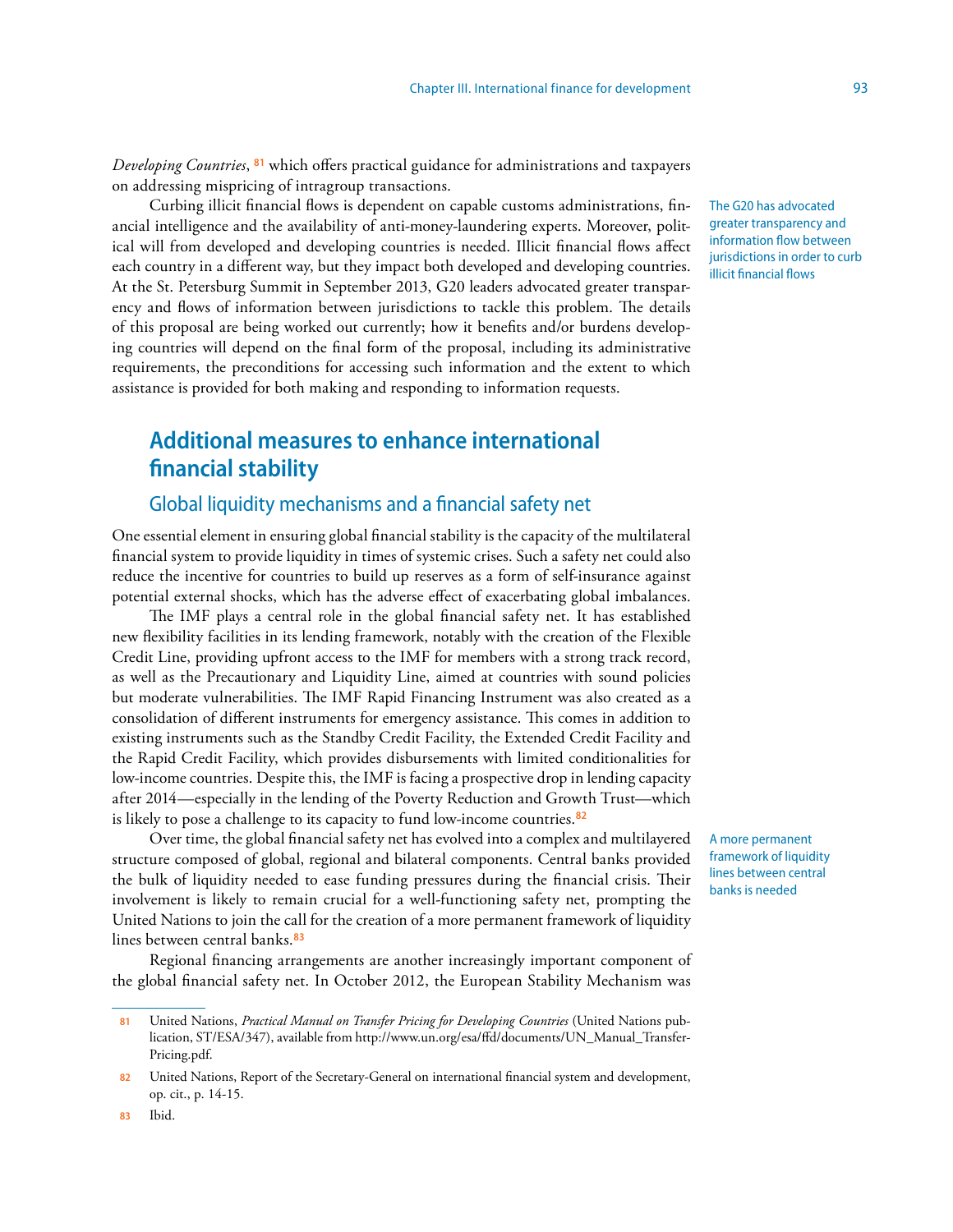established, with a maximum lending capacity of  $\epsilon$ 500 billion, replacing two temporary mechanisms. To date, it has approved two financial assistance facility agreements—one with Cyprus, the other with Spain. Earlier in 2012, the existing liquidity programme for the Association of Southeast Asian Nations plus China, Japan and the Republic of Korea doubled the size of funds to \$240 billion. In Latin America and the Carribean, regional development banks, including the Inter-American Development Bank, and the Andean Development Bank, are playing increasing roles in this respect, although they act as development banks rather than monetary funds. No comparable mechanism exists in Africa.

#### Increased multilateral surveillance

The international architecture of multilateral surveillance is based on collaboration between the IMF, the FSB, the G20 and a number of standard-setting bodies. However, global policy coordination continues on an ad hoc and piecemeal basis, with the G20 taking the lead on promoting initiatives set up by different bodies, including the IMF. Given that many countries, particularly developing countries, are not represented within it, the G20 would need to continue strengthening collaboration with the United Nations for greater efficiency in this regard.

The IMF has implemented a range of measures to improve the quality of its surveillance work

In response to the 2008 financial crisis, the IMF has implemented a range of measures to increase the quality of its surveillance activities for early warnings on economic and financial risks. In particular, greater emphasis has been placed on cross-border and cross-sectoral linkages as well as the spillover effects of economic policies in the world's largest economies. The latest Triennial Surveillance Review in 2011 showed continued fragmentation and lack of depth in existing surveillance activities, as well as insufficient focus on interconnections and transmission of shocks. In January 2013, the Fund responded by implementing the Integrated Surveillance Decision that defines the scope and modalities of multilateral surveillance, including a framework for potential multilateral consultations.**<sup>84</sup>** At its latest Summit in September 2013, the G20 endorsed this decision and called for further proposals on how to incorporate global liquidity indicators more broadly into the Fund's surveillance work.

A pilot External Stability Report prepared by the IMF on the world's largest economies has also proved to be an additional building block of the surveillance system, particularly important in the light of increasingly interconnected economies and financial systems as well as the need to carry out external sector evaluations. The Fund also increased surveillance of the role of the financial sector in generating risks to global stability. The new Financial Surveillance Strategy acts as a basis for developing a framework that takes into account the interdependencies of financial sectors and of interactions between macroeconomic and macroprudential policies in the medium term.

#### Sovereign debt distress

After a hiatus of over a decade, the ongoing debt crisis in the euro area has once again highlighted gaps in the international financial architecture with regard to timely and effective solutions to problems of debt distress. Debates on sovereign debt restructuring have direct implications for financing sustainable development, as countries with unsustainable debt burdens spend a large proportion of public resources for debt servicing, which could other-

**<sup>84</sup>** Ibid., p. 16.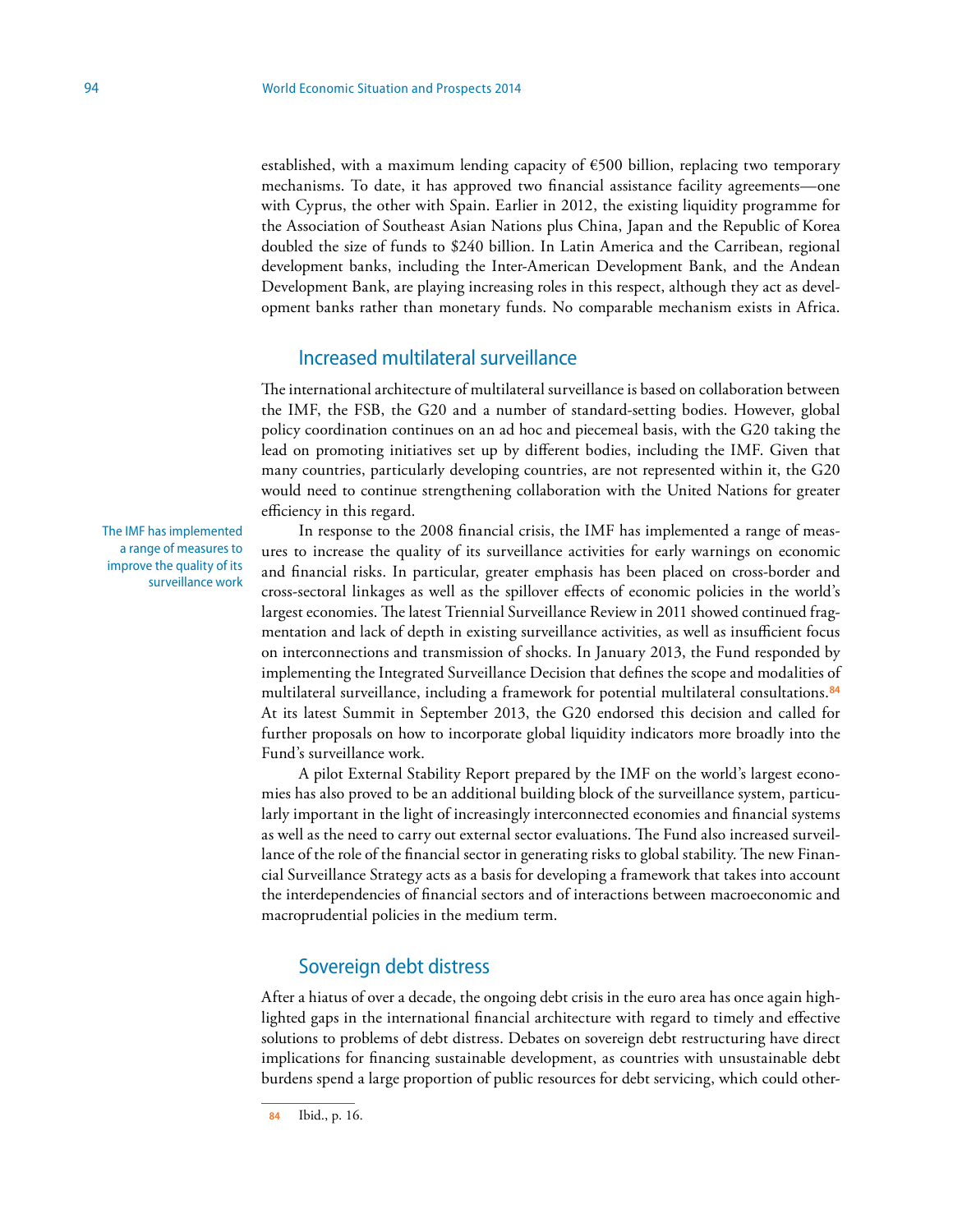wise be spent on development goals. In addition, uncertainty surrounding sovereign debt restructurings increases both country-specific and systemic risks.

For the first time, debt overhangs in developed economies are more pronounced than in developing countries. Public debt as a percentage of GDP in OECD countries jumped from about 70 per cent in the 1990s to almost 110 per cent in 2012. The increase in debt levels was accompanied by downgrades of credit ratings in some countries. Debt problems in Europe have once again highlighted the interlinkages between sovereign debt problems and the financial sector. Given the size of sovereign debt generally held by the banking system, sovereign debt crises can trigger bank runs and/or banking crises, potentially leading to regional or global contagion. Similarly, given the prevalence of too-bigto-fail institutions which can entail government bailouts, banking crises can trigger sovereign debt distress, with potential systemic implications due to regional and international holdings of debt.

In contrast to developed countries, developing countries are currently running historically low public debt-to-GDP ratios, with public debt at about 46 per cent of GDP for developing countries as a whole in 2012.**<sup>85</sup>** Many low-income countries in sub-Saharan Africa benefited from comprehensive debt relief programmes over the past two decades, including Heavily-Indebted Poor Countries (HIPC) and Multilateral Debt Relief Initiative (MDRI). Nonetheless, sovereign debt challenges remain in some small states and low-income countries. The problem is most acute among countries in the Caribbean, which were negatively impacted by the financial crisis. As a result, since 2013, Belize, Grenada, Jamaica and Saint Kitts and Nevis all sought to restructure portions of their debt.

In addition, increased borrowing by HIPCs—including bond finance, lending from non-traditional creditors and concessional finance—is filling the newly created borrowing space. For example, over the last couple of years, ten African countries, including three low-income countries, have issued sovereign bonds on international capital markets, raising a total of \$8.1 billion (box III.2). However, despite this increased borrowing, the external risk of debt distress in low-income countries, as assessed in individual countries' IMF-World Bank debt sustainability analyses, has improved or remained stable in 90 per cent of low-income countries since 2009.**<sup>86</sup>**

The composition of public debt has been changing for all categories of developing countries. In particular, there has been an increase in the share of domestic debt denominated in local currencies, which reduces currency mismatch risk for countries. At the same time, there has been an increase in short-term debt as a proportion of GDP, possibly reflecting the shift in financing in domestic capital markets, which often lack longer-term bond markets.

In order to enhance the role of foreign borrowing for growth and development, efforts are needed to strengthen three pillars: responsible lending and borrowing, debt management, and a framework for sovereign debt restructuring. A central issue for domestic and international economic policy is how to reduce the occurrence of sovereign debt problems in both developing and developed countries. First and foremost, responsible lending and borrowing to reduce the chance of debt distress is crucial. Governments need to make regular use of analytical tools to assess alternative borrowing strategies, better manage their

Debt problems in Europe potentially have global systemic implications, while debt problems in developing countries are, on average, at historical lows

A number of developing countries, particularly in the Caribbean, see an increase in short-term debt as a proportion of GDP

**<sup>85</sup>** United Nations, *The MDG Gap Task Force Report 2013—Global Partnership for Development: The Challenge We Face* (United Nations publication, Sales No. E.13.I.5).

**<sup>86</sup>** IMF, "Review of the policy on debt limits in Fund-supported programs" (Washington, D.C., 1 March 2013).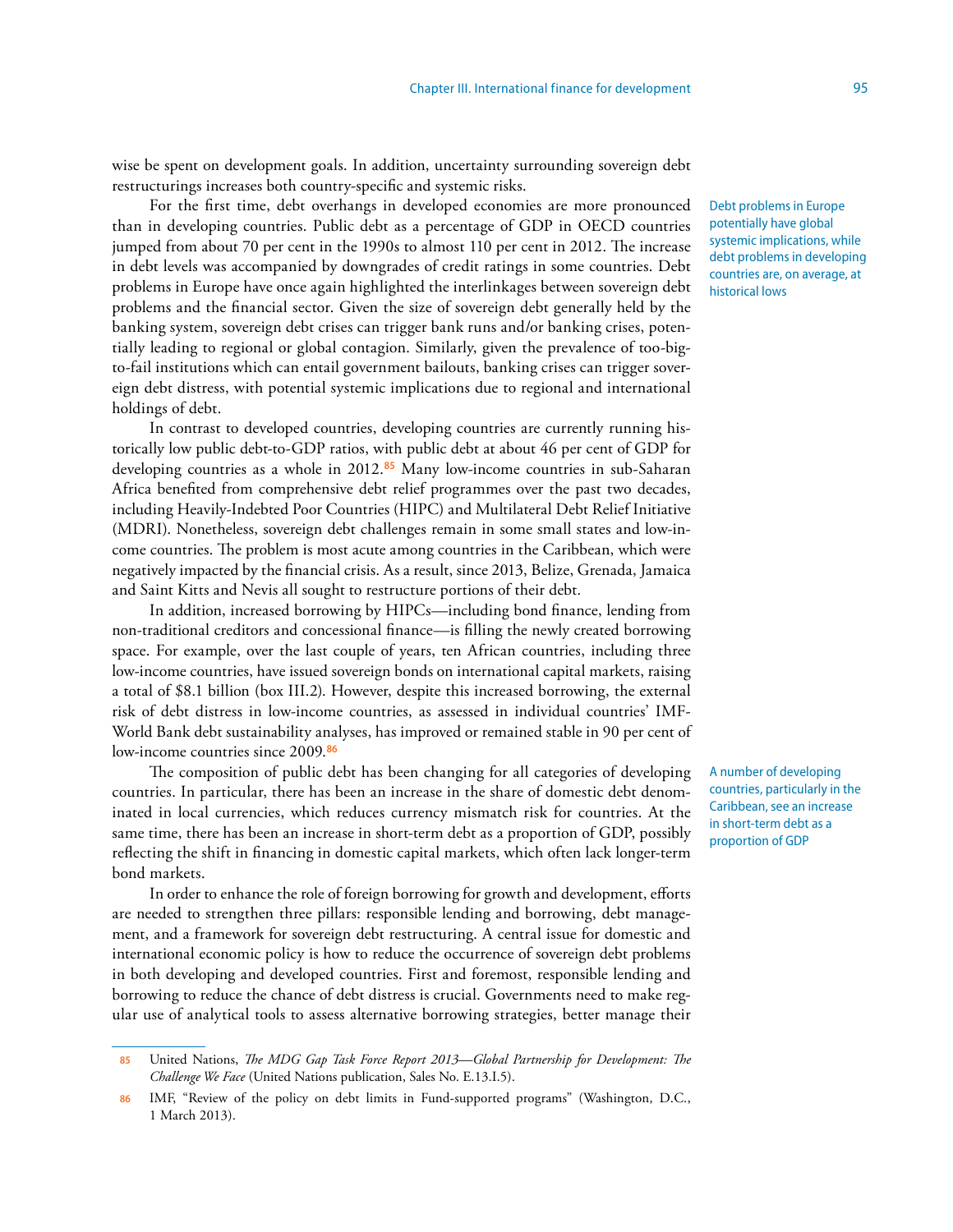#### Box III.2

#### **Sub-Saharan African sovereign bonds: an alternative source of development finance or a looming debt crisis?**

In December 2009, Senegal made history as the first least developed country to issue a dollar denominated sovereign bond, popularly known as the Eurobond. Given Senegal's B+/B1 below investment grade credit rating, the \$200 million bond carried a high coupon of 8.75 per cent, at a time when Senegal's other external borrowing was concessional, with an average interest rate of 1.2 per cent and maturity of 34.6 years. Senegal was not the first sub-Saharan economy to join the bandwagon of expensive borrowing from international capital markets. Since Ghana's debut Eurobond issue in 2007, 11 sub-Saharan countries—Angola, Côte d'Ivoire, Gabon, Mozambique, Namibia, Nigeria, Rwanda, Senegal, the United Republic of Tanzania and Zambia—borrowed \$11.5 billion through international bonds, making it the most important source of external finance for these economies, and exceeding the total \$7.9 billion concessional International Development Association (IDA) loans that they received during 2007-2011.

Figure III.2.1 **Eurobond issues and coupon rate in sub-Saharan Africa, 2007-2013**

Total issues (left-hand scale) Average coupon rate (right-hand scale)

> **Sources:** Bloomberg and Financial Cbonds Information database available from em.cbonds.com.

2.20 2007 2008 0.20 2009 2.33 2010 1.50 2011 1.75 2012 3.50 2013  $2%$ 3%  $40<sub>6</sub>$ 5% 6% 7% 8% 9% 10%  $\Omega$ 0.5 1.0 1.5 2.0 2.5 3.0 3.5 4.0

Why would countries like Senegal or Rwanda borrow at interest rates that are 6-7 times higher than concessional rates and with far shorter maturity? First, concessional funds from bilateral and multilateral sources have been drying up for many of these economies. Second, even when available, concessional funds are often inadequate to meet the growing infrastructure development needs of these countries. Third, strict conditionalities, long gestation, and high transaction costs associated with concessional loans often render them unattractive to many Governments striving to develop their priority projects quickly. Unending dependency on concessional loans is neither possible nor desirable, and the recent spate of borrowing with sovereign bonds perhaps signals the inevitable transition to borrowing on commercial terms.

However, a risk for these economies is that they may lose eligibility for IDA concessional credit from the World Bank. Article V 1(c) of the IDA Articles of Agreement states, "The Association shall not provide financing if in its opinion such financing is available from private sources on terms which are reasonable for the recipient or could be provided by a loan of the type made by the Bank." The cost of losing access to concessional funds may be very high for Governments seeking to increase public sector investments in health, education and other social sectors. While commercial term loans may be feasible for infrastructure projects, they may be far too costly for building schools or extending social protection to the poor.